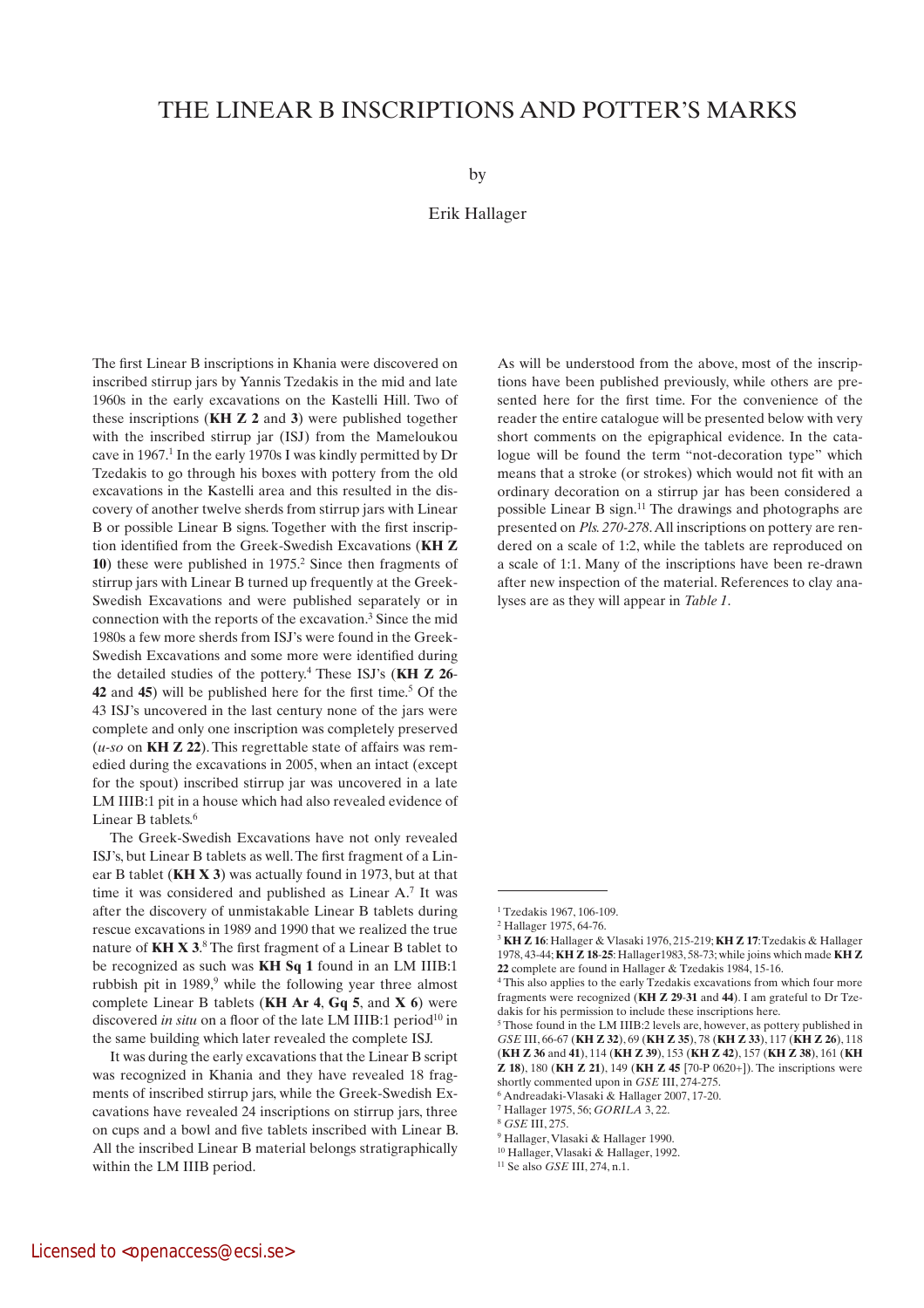# **CATALOGUE**

## Inscriptions on pottery

## **KH Z 1** (Excavation no. -), *Pl. 270*

#### *Context*: Kastelli Hill

- *Description*: Stirrup jar, large, shoulder frg. opposite spout. Semi-coarse clay, brick-red, at outer 0.001 almost black. Orange-yellowish slip. Dark red-brownish paint. Band encircling false neck and handle. Remains of two body bands below inscription:  $ka$ -ru- $k$ a [. MpH 0.122. W 0.124. Th. 0.007-10. Clay analyses: Crete.
- *The inscription*: Especially the 2nd sign is difficult to interpret; *ru* has been preferred here although *sa* and *qo* cannot be excluded. *ka* is painted the usual way: circle, horizontal and last vertical stroke. *ru* seem to be painted first with the left bent stroke and after that the vertical together with the right bent stroke. The inscription probably represents a personal name, for which there is no parallel in the corpus of Linear B.
- *Published:* Hallager 1975, 64-65; Sacconi 1974, 179; Catling, Cherry, Jones & Killen 1980, 87; Hallager 1987, 74, n. 24.

#### **KH Z 2** (Excavation no. -), *Pl. 270*

*Context*: Kastelli Hill, 1966, Trench B

- *Description*: Stirrup jar, large, frg. of shoulder and handle (two fragments). Semi-coarse clay, pink yellowish throughout. Light greyyellowish slip. Dark brown paint, and badly adhered. Bands along sides of handle. Two body bands below inscription: ]*-i-jo.* a) MpH 0.104. W 0.131. Th. 0.0085-108. b) MpH 0.094. W 0.124. Th. 0.0085- 105. Handle:  $0.0335 \times 280$ . Clay analyses: Crete.
- *The inscription:* Reading of the first sign rather uncertain, while *i* and *jo* are rather straightforward. Also in this case we are probably dealing with a personal name.
- *Published:* Tzedakis 1967b, 106-109; Hallager 1975, 65-66; Sacconi 1974, 180; Catling, Cherry, Jones & Killen 1980, 88.

#### **KH Z 3** (Excavation no. -), *Pl. 270*

*Context*: Kastelli Hill

- *Description*: Stirrup jar, large, disc from false neck. White-yellowish, finely gritted clay except for few larger grains. Light yellow-brownish slip. Dark brown paint. The decoration consists of three Linear B signs: *ma-di-j�o�* [. Ø 0.051. Th. 0.008. Surface of disc is flat. The back is rough, slightly convex and almost in the centre a circular impression (Ø 0.0046. Depth 0.003). Clay analyses: west Crete.
- *The inscription:* The last sign is uncertain could also be *qo*. *ma* is painted first with the right lower bow, then the left and the two vertical strokes. Last the inner part of the "ears" and the horizontal stroke below. On *di* the horizontal stroke is painted last. If read ma-di-jowe may have the genitive case of the personal name *ma-di* found on **KN** As 603 and **Db** 1168, while the personal name  $ma$ -di-q $\phi$  is found on **KN B 806**, **Dl 930** and **Dv 1460**.
- *Published*: Tzedakis, 1967b, 106-109; Hallager 1975, 66; Sacconi 1974, 180; Catling, Cherry, Jones & Killen 1980, 87.

#### **KH Z 4** (Excavation no. -), *Pl. 271*

*Context*: Kastelli Hill

- *Description*: Stirrup jar, large, shoulder frg. opposite spout. Semi-coarse clay, brick-red throughout. Yellow-brownish slip. Dark brown-reddish paint. Remains of body band below inscription: ]*pu-ti*[. MpH 0.081. W 0.092. Th. 0.010-12. Clay analyses: west Crete.
- *The inscription:* On *pu* the vertical strokes were painted after the main stroke, and on *ti* it seems that the central stroke was painted last. Same inscription found on **KH Z 10** and **18**. Again we are probably dealing with a personal name which might perhaps be one known from both Knossos (**Db 1232**.B) and Pylos (**Jn 845**.11) *na-pu-ti-jo*.
- *Published:* Hallager 1975, 66-67; Sacconi 1974, 181; Catling, Cherry, Jones & Killen 1980, 87.

#### **KH Z 5** (Excavation no. 3106/19), *Pl. 271*

*Context:* Kastelli Hill 1966, Trench B, Level 9 (Tzedakis & Kanta 1978, 26, 49, fig. 24:5), i.e. LM IIIB:2, cf. B.P. Hallager in *GSE* III, 216, n. 211.

- *Description*: Stirrup jar, large, shoulder frg. Semi-coarse, brown clay turning grey towards inside. Probably light cream slip (burnt). Dark brown paint. Band encircling false neck and handle above and body band below the inscription: ]*de-so*[. MpH 0.085. W 0.049. Th. 0.010- 12. Clay analyses: west Crete.
- *The inscription*: Part of the *ta-[\*22-] de-so* inscriptions found at Thebes. Same painter. *de* is painted with the upper part first. First left then right stroke and the horizontal strokes afterwards. Of the legs first the one starting on the upper right side. On *so* the traces of the horizontal strokes are very faint, but they seem to be painted last. One more fragment from same inscription and painter cf. **KH Z 39**. At Thebes the name is found both as *ta-\*22-de-so* and *ta-de-so*, a personal name attested several times at Knossos (**As 604**, **De 1409**, **Df 1285** and **V 655**).
- *Published:* Hallager 1975, 67-68; Sacconi 1974, 181; Catling, Cherry, Jones & Killen 1980, 87.

#### **KH Z 6** (Excavation no. -), *Pl. 271*

*Context:* Kastelli Hill, Vlamakis plot, June, 68; Room A, Level 6.

- *Description:* Stirrup jar, large, shoulder frg.?. Semi-coarse clay, grey black turning thin red towards inside. Cream greyish slip. Dull brown paint, traces of fire outside. Part of body band below possible inscription: ]*ka*[. MpH 0.066. W 0.064. Th. 0.009-10. Clay analyses: west Crete.
- *The inscription:* Circle painted first, then horizontal and lastly vertical stroke. Restored, the sign would be rather large for a shoulder inscription which the curved band seems to indicate. Isolated *ka*'s need not be from canonic inscriptions.
- *Published:* Hallager 1975, 68; Sacconi 1974, 182; Catling, Cherry, Jones & Killen 1980, 87.

#### **KH Z 7** (Excavation no. -), *Pl. 271*

*Context*: Kastelli Hill

- *Description:* Stirrup jar, large, frg. with false neck, handle and shoulder. Semi-coarse clay, reddish turning grey-brownish towards the inside. Yellow-greyish cream slip (like **KH Z 10**). Black-brownish paint – badly preserved. Band below neck and around handles; semicircular bands on disc running down handle. Below neck band one Linear B sign: ]*to*. MpH 0.090. W 0.124. Th. 0.008-11. Ø neck 0.048. Handle  $0.033 \times 24$ .; Disc: 0.08. Clay analyses: west Crete.
- *The inscription:* May possibly come from a two-line inscription as found on **EL Z 1**. Horizontal strokes seem to be painted after vertical.
- *Published:* Hallager 1975, 68; Sacconi 1974, 183; Catling, Cherry, Jones & Killen 1980, 87.

#### **KH Z 8** (Excavation no. -), *Pl. 271*

- *Context:* Kastelli Hill, A<sub>II</sub>, 1-3 November 1966, Lakkos.
- *Description:* Stirrup jar, large, shoulder frg. Semi-coarse clay, red turning grey towards inside. Buff, dull slip. Red-brownish dull paint. Two body bands (*c*. 0.006) below possible inscription:  $]$  *zo*-*pa* [. MpH 0.066. W 0.106. Th. 0.007-11. Clay analyses: west Crete.
- *The inscription:* The suggested reading is very uncertain, but the lower part of two different signs are certain. Both signs have been painted after the body bands.
- *Published:* Hallager 1975, 68-69; Sacconi 1974, 183; Catling, Cherry, Jones & Killen 1980, 87.

## **KH Z 9** (Excavation no. -), *Pl. 271*

*Context*: Kastelli Hill

- *Description:* Stirrup jar, large, frgs. of shoulder and false neck. Semicoarse clay, brick-red throughout. Cream-yellowish slip. Red paint. Circle on top of disc; bands along sides of handle and on neck; band running below neck and handle (see Hallager 1975, pl. VIII). Two body bands below the inscription which reads  $]u - \cdot - \cdot$ . MpH 0.105. W 0.102. Th. 0.008-11. Ø of neck 0.058. Handle 0.024 × 37. Clay analyses: west Crete.
- *The inscription:* Consists of at least three signs of which only one is completely preserved. *u*: first main stroke, then second stroke and crossing vertical. 2nd main stroke does not meet first – peculiar! This sign is probably done by the same hand as on **KH Z 22** (cf. below). It would be tempting to see this inscription as part of the *u-pa-ta-ro*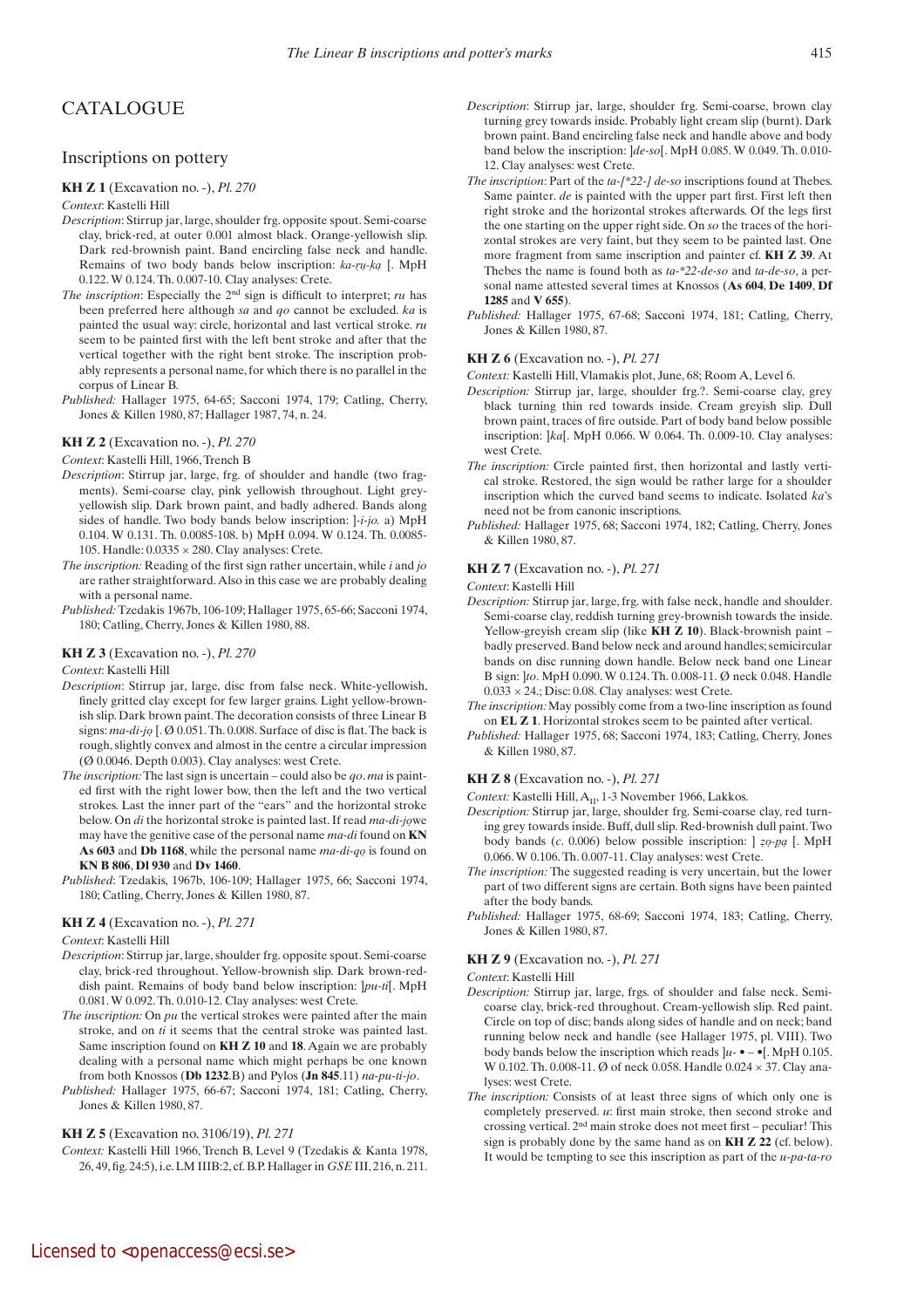series from Tiryns, but the upper right corner of the third sign does not fit with *ta*, but rather with *wa* or *su*.

*Published:* Hallager 1975, 69; Sacconi 1974, 184; Catling, Cherry, Jones & Killen 1980, 87.

## **KH Z 10** (Excavation no. GSE 70-P 0377), *Pl. 272*

- *Context*: "19.6.70, Trench 2, Cleaning Eastern Wall" coming from unstratified cleaning of trench wall (*GSE* I, 66, 76). A large portion of this wall, however, consisted of the IIIB:2 Rubbish Area North of the habitation and from which several other Linear B inscriptions have been recorded: (**KH Z 18**, **20**, **21**?, **23**, **24**, **38**, **42** and **45** cf. below). Probable date LM IIIB:2.
- *Description:* Stirrup jar, large, body frg. Light red-brownish clay, turning dark grey-brownish towards inside. Cream-yellowish slip. Light brown paint. Part of a body band above inscription which reads ] *pu-ti*[. MpH 0.123. W 0.105. Th. 0.008-12. Clay analyses: west Crete.
- *The inscription*: Same inscription on **KH Z 4** and **18**, which, however, are shoulder inscriptions. *pu* written as on **KH Z 4**. *ti* cannot be distinguished.
- *Published*: Hallager 1975, 69-71; Sacconi 1974, 185; Catling, Cherry, Jones & Killen 1980, 87; *GSE* III, 274; *GSE* IV, 252.

#### **KH Z 11** (Excavation no. -), *Pl. 272*

*Context*: Kastelli Hill 1966, Trench A, L. 6.

- *Description*: Stirrup jar, large, shoulder frg. with part of handle and beginning of false neck. Very fine semi-coarse clay, red turning greyish towards the inside. Buff, dull slip. Brown-black slightly lustrous paint. Single band around handle and neck and one wavy band up along handle. Remains of a body band below possible Linear B inscription: *e*[. MpH 0.099. W 0.099. Th. 0.009-16. Handle 0.027 × 33. Clay analyses: west Crete.
- *The inscription:* May be inscription  $e$ [. First left vertical, the right followed by the two horizontal strokes.
- *Published:* Hallager 1975, 71; Sacconi 1974, 186; Catling, Cherry, Jones & Killen 1980, 87.

## **KH Z 12** (Excavation no. -), *Pl. 272*

*Context*: Kastelli Hill 1966, A<sub>LIII</sub>, L. 4

- *Description:* Stirrup jar, large, shoulder frg. Semi-coarse, red-brown clay turning grey towards the inside. Buff, pinkish, dull slip. Red dull paint. Two body bands (*c*. 0.010) below possible Linear B inscription: *]ta*. Unusually large space between the body bands. MpH 0.083. W 0.102. Th. 0.010-11. Clay analyses: west Crete.
- *The inscription:* In all probability correctly interpreted as ]*t�a�*. The vertical stroke is painted after the lower horizontal. The *ta* is very "closed" in front, and does not recall the other copies of the same sign on **KH Z 19**, **39**, **43** (*Fig. 98*).
- *Published:* Hallager 1975, 71; Sacconi 1974, 186; Catling, Cherry, Jones & Killen 1980, 87.

## **KH Z 13** (Excavation no. -), *Pl. 272*

*Context*: Kastelli Hill 1966, Vlamakis, L.3, A<sub>II</sub>

- *Description:* Stirrup jar, medium-sized, part of disc of false neck and part of handle. Relatively fine clay with few larger inclusions, red throughout. Buff smooth slip. Red-brownish slightly lustrous paint. Barred handle, two parallel strokes on disc from possible Linear B sign: *p�a�*[ or *t�o�*[. MpH 0.043. W 0.032. Th. 0.017. (on disc: 0.005). Est. Ø of disc 0.05. Handle:  $0.009 \times 15$ . Clay analyses: Crete.
- *The inscription:* Reading uncertain, but one of the two suggested above. No crossing strokes. Upper much thinner than lower.
- *Published:* Hallager 1975, 72; Sacconi 1974, 187; Catling, Cherry, Jones & Killen 1980, 88.

#### **KH Z 14** (Excavation no. -), *Pl. 272*

*Context*: Kastelli 1966, diaphora.

- *Description:* Stirrup jar, large, shoulder frg. Semi-coarse clay, light red turning grey towards inside. Buff to light reddish slip. Brown slightly lustrous paint. Remains of band above possible Linear B inscription: ]*k�a�*[. MpH 0.045. W 0.0425. Th. 0.005-6. Clay analyses: west Crete.
- *The inscription:* If an inscription it might read  $\frac{1}{2}$ *ka*[, while  $\frac{1}{2}$ *ti*[ is also a

good possibility when compared to that sign found on **KH Z 4** and **18**. According to B.P. Hallager this could well be an ordinary octopus design. Too little preserved to be sure of procedure of painting.

*Published:* Hallager 1975, 72; Sacconi 1974, 188; Catling, Cherry, Jones & Killen 1980, 87.

## **KH Z 15** (Excavation no. -), *Pl. 272*

*Context:* Kastelli Hill 1966, Trench A, L. 5.

- *Description:* Stirrup jar, large, shoulder frg. from just below handle. Fine light brownish clay throughout with many small white inclusions. Light brown slip. Red-brownish slightly lustrous paint. Thick band around handle and two body bands below possible Linear B inscription: *\*5�6�*[ or *e�*[. MpH 0.048. W 0.055. Th. 0.005-6. Clay analyses: west Crete.
- *The inscription:* If correctly interpreted as an inscription it probably reads*\*5�6�*[. Since the vertical stroke is sloping much the reading *e�*[ cannot be excluded. The horizontal strokes have been painted after the vertical.
- *Published:* Hallager 1975, 72; Sacconi 1974, 188; Catling, Cherry, Jones & Killen 1980, 87.

## **KH Z 16** (Excavation no. GSE 76-P 0001), *Pl. 272*

- *Context*: LM IIIB:1, between Buildings 1 and 2, Upper deposit, cf. this volume, p. 170.
- *Description:* Stirrup jar, large, false neck, disc, and beg. of both handles. Clay: coarse to semi-coarse red throughout. Slip same colour as clay. Cream-whitish dull, badly adhered paint. Ext. a band at the lower part of the false neck. Band along edge of disc continuing down the handles. On top of disc one incised sign in Linear B: *wa*. MpH 0.071.  $\emptyset$  of neck 0.045.  $\emptyset$  of disc 0.078. Th. of neck 0.01. Clay analyses: west Crete.
- *The inscription:* Reads *wa*. Very lightly incised. Vertical strokes very thin, horizontal more rough, The horizontal strokes cross the right vertical, i.e. the horizontal strokes drawn last. The isolated *wa* may stand as an abbreviation for *wa-na-ka-te-ro*, royal. This is the only identified incised Linear B inscription on pottery from Khania.
- *Published*: Hallager & Vlasaki 1976, 215-219; Hallager 1987, 177-179 and n. 61; Haskell 2005, 216; Andreadaki-Vlasaki & Hallager 2007, 20, n. 50; *GSE* IV, 170.

## **KH Z 17** (Excavation no. GSE 77-P 0500), *Pl. 273*

- *Context:* LM IIIB:1, between Buildings 1 and 2, 12-Pit E, cf. this volume p. 179.
- *Description:* Stirrup jar, large, shoulder frg. Clay: finer semi-coarse brown-grey, burnt hard. Black paint. Ext. remains of one body band below possible inscription: ]*ka-ka-*[. MpH 0.050. W 0.060. Th. 0.005- 7. Clay analyses: west Crete.
- *The inscription:* Reads ]*ka-ka-*[ with possible parallel to **KH Z 24** and **PY Jn 320**.3, *ka-ka-po*. Difficult to see for certain, but procedure seems to be circle, horizontal, vertical stroke for both *ka'*s, at least certain for left one.
- *Published*: Tzedakis & Hallager 1978, 43-44; *GSE* IV, 179.

## **KH Z 18** (Excavation no. GSE 80-P 0487), *Pl. 273*

- *Context:* LM IIIB:2, Rubbish Area North, Central dump, middle layer, cf. *GSE* III, 160-161. Same context as **KH Z 10**?, **20**?, **21**?, **23**, **24**, **38**, **42** and **45**.
- *Description:* Stirrup jar, large, shoulder frg. from opposite spout. Semicoarse (to coarse) clay, red throughout. Pinkish-cream, dull slip. Red, dull paint. Ext. remains of two Linear B signs: ]*pu-ti*[. MpH 0.054. W 0.076. Th. 0.007-9. Clay analyses: west Crete.
- *The inscription*: Reads ]*pu-ti*[ as **KH Z 4** and **KH Z 10**. On *pu* the vertical stroke is done after the curvy main stroke. On *ti* none of the three strokes meet. For comments on reading cf. **KH Z 4**. *Published*: Hallager 1983, 58-59; *GSE* III, 161, 214, 274.

## **KH Z 19** (Excavation no. GSE 80-P 0858+), *Pl. 273*

- *Context*: LM IIIB:1, Room C, floor deposit, cf. this volume p. 52. Same context as **KH Z 22**, cf. below.
- *Description:* Stirrup jar, large, shoulder frg. Clay: reddish-brown with grey core. Ext. part of four linear B-signs ]*-na-ta-*[ remains of a band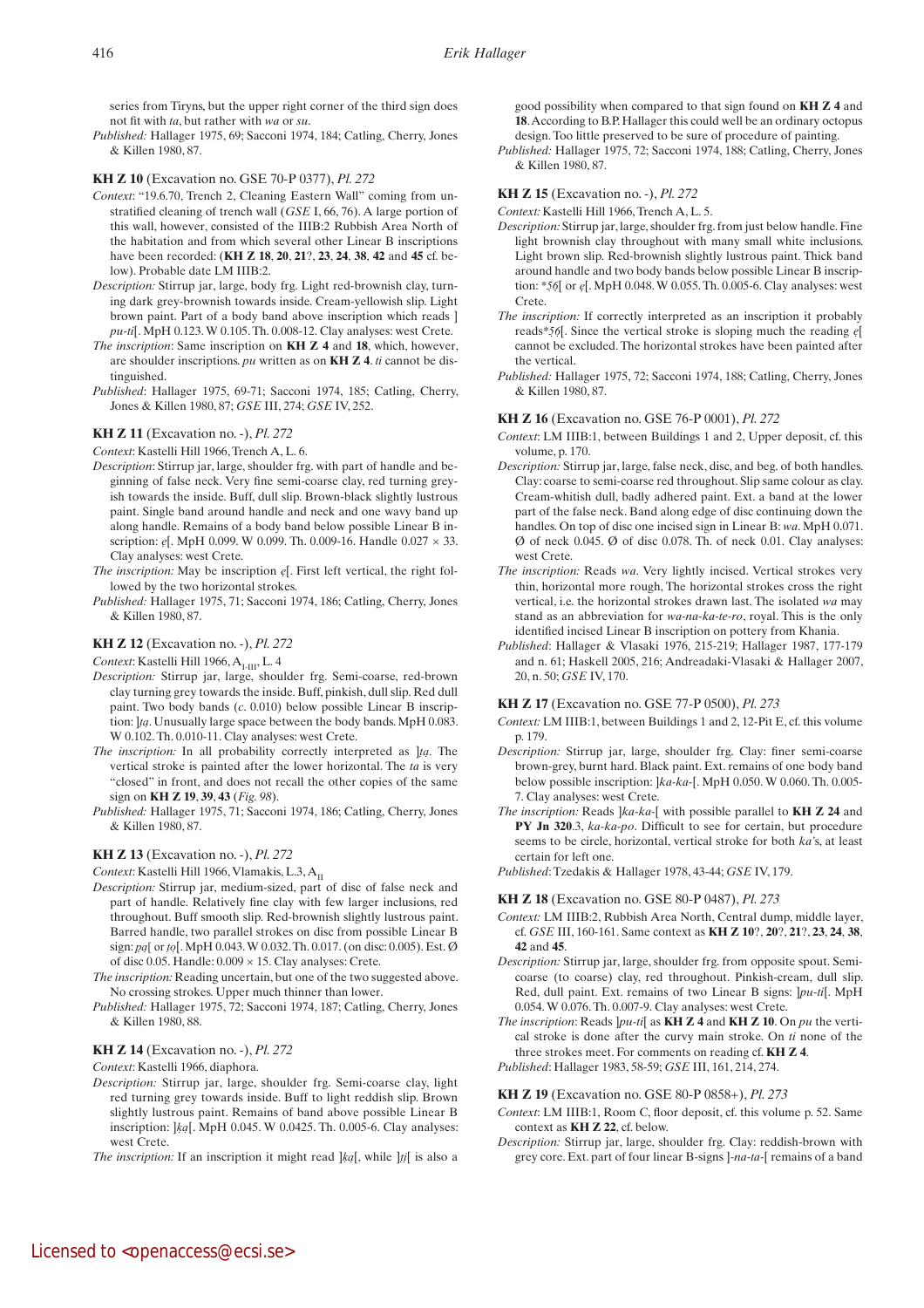from below false neck and with two body bands below. MpH 0.130. W 0.095. Th. 0.009-12. Clay analyses: west Crete.

*The inscription:* Reads *]-na-ta-[* and may be parallelled with the inscription on **TH Z 957**. There seems little doubt that we are dealing with the same inscription and – considering the execution of *na* – done by the same painter on the two sherds. *na* started with the upper three horizontal strokes, then the lower part (the bow is painted above the lower strokes). On *ta* it seems that the small horizontal was painted first. Sacconi's suggested reading *o-na-ta-[* is not incompatible with the remains of the first sign on the Khania inscription, cf. Hallager 1983, fig. 3.

*Published*: Hallager 1983, 59-61; Hallager *et al.* 2006, 55; *GSE* IV, 55.

#### **KH Z 20** (Excavation no. GSE 80-P 0892), *Pl. 273*

- *Context:* General Cleaning, cf. *GSE* I, 66, 76. Unstratified, but may be connected to the IIIB:2 Rubbish Area North where also other **KH Z** numbers (**10**?, **18**, **21**?, **23**, **24**, **38**, **42** and **45**) were found. Probable date LM IIIB:2.
- *Description:* Stirrup jar, large, body frg. Brown clay turning dark grey towards the inside; semi-coarse, burnt severely all over. Brown slip by fire burnt greyish-black. Red-brown dull paint. Remains of a Linear B sign: ]*no*[. MpH 0.075. W 0.092. Th. 0.009-10. Clay analyses: west Crete.
- *The inscription*: The inscription reads ]*no*[. Pres. H: 0.072. It seems that the vertical strokes are painted after the horizontal and it seems as if the legs are also crossing the horizontal one. Differently executed from the other *no*'s at Khania, cf. *Fig. 98.*

*Published*: Hallager 1983, 61-62; *GSE* III, 274; *GSE* IV, 253.

#### **KH Z 21** (Excavation no. GSE 70-P 0830), *Pl. 273*

- *Context*: LM IIIB:2, Trench 2 Related deposit?, cf. *GSE* III, 180-181. Same context as **KH Z 10**?, **18**, **20**?, **23**, **24**, **38**, **42** and **45**.
- *Description:* Stirrup jar?, large, body or shoulder frg. Semi-coarse, light greyish-brown clay. Creamish-white dull slip. Black, faded paint. Ext. remains of a possible Linear B sign ]*w�a�* [. H 0.056. W 0.059. Th. 0.007-9. Clay analyses: west Crete.
- *The inscription*: If correctly identified the inscription reads  $\int w a$  [ or less likely ]*a�*[. The central stroke being thinner indicates that *wa* is the correct interpretation. The procedure of painting is difficult to distinguish, but apparently the horizontal stroke is painted above the left vertical. Executed very differently from the other *wa*'s at Khania, cf. *Fig. 98.*

*Published:* Hallager 1983, 62-63; *GSE* III, 180, 215, 274.

**KH Z 22** (Excavation no. GSE 80-P 1398+), *Pl. 273*

- *Context:* LM IIIB:1, Building 1, Room C, floor deposit, cf. this volume, p. 52. From same context came also **KH Z 19**.
- *Description:* Stirrup jar, large, upper shoulder frgs. Clay: reddish-brown. Thin cream slip and reddish-brown paint. Part of one handle and scar from the second. Ext. band around handle false neck section. Two Linear B signs on upper body *(u-so*) and two upper body bands. MpH 0.137. Handle (close to attachment)  $0.038 \times 0.040$ . Th. 0.008-11. Clay analyses: west Crete.
- *The inscription*: Reads *u-so*. Palaeographically somewhat unusual especially the *so* which is not paralleled in any other painted inscription. The inscription is painted after the body bands. The only certainty about *u* is that the vertical stroke is painted first. The execution of the sign recalls that on **KH Z 9**, cf. above.
- *Published*: Hallager1983, 63-64; Hallager & Tzedakis 1984, 15-16; *GSE* IV, 56.

**KH Z 23** (Excavation no. GSE 80-P 0920), *Pl. 274*

- *Context*: LM IIIB:2, Rubbish Area North, Central dump, middle layer, cf *GSE* III, 160-167. Same context as **KH Z 10**?, **18**, **20**?, **21**?, **24**, **38**, **42** and **45**.
- *Description:* Cup, rim frg. Almost straight rounded rim. Clay: fine, light brown, rather hard, few small inclusions. Paint: red to reddishbrown, lustrous – misfired in kiln. Int. RB. Ext. RB and body band below possible Linear B inscription: ]*ti-da-to*[. MpH 0.038. W 0.051. Th. 0.003-4. Rim  $\emptyset$  est. 0.11. H between bands 0.024. Clay and fabric very similar to **KH Z 24** (here below). Clay analyses: west Crete.

*The inscription*: The inscription reads  $|ti-da-to|$ . *ti*, central stroke painted last. *da* horizontal stroke painted last; last sign *to* the horizontal strokes painted last.

*Published*: Hallager 1983, 64-66; *GSE* III, 165, 200, 274.

## **KH Z 24** (Excavation no. GSE 80-P 0772), *Pl. 274*

- *Context*: LM IIIB:2, Rubbish Area North, Central dump, middle layer, cf. *GSE* III, 160-167. Same context as **KH Z 10**?, **18**, **20**?, **21**?, **23**, **38**, **42** and **45**.
- *Description:* Cup, rim frg. Straight rounded rim. Clay: hard, fine, light brown clay, few small inclusions. Paint: red on unburnt part, brown on burnt, lustrous. Int. RB. Ext. RB and body band below possible Linear B inscription: ]*ka-ka*[. MpH 0.040. W 0.0535. Th. 0.003-5. Rim Ø est. 0.11. H between bands 0.033. Fabric very similar to **KH Z 23**. Clay analyses: west Crete.
- *The inscription*: If correctly interpreted as an inscription it reads: ]*kaka*[. The paint is very badly preserved, but the procedure seems to be the usual: circle, horizontal and last vertical stroke.
- *Published*: Hallager 1983, 64-66; *GSE* III, 164, 200, 274.

#### **KH Z 25** (Excavation no. GSE 73-P 0484), *Pl. 274*

*Context*: LM IIIC, Space P, Related deposits, cf. *GSE* II, 48.

- *Description*: Bowl, rim/body frgs. Clay light red. Slightly everted rim, scar from a horiz. roll handle. Int. monochrome. Ext. RB, part of a Linear B sign *je* and two body bands. Rim Ø est. 0.16-17. Th. 0.004-6. Clay analyses: west Crete. Date LM IIIB:2?
- *The inscription*: If correctly interpreted as a sign, it reads *je* (Pres. H. of sign: 0.023). First the cross (first the one leaning right) then "tabs".
- *Published*: Hallager 1983, 67-68; *GSE* II, 48, 141, restored in drawing pl. 41.

**KH Z 26** (Excavation no. GSE 84-P 0279), *Pl. 274*

- *Context*: LM IIIB:2, Southeast area, 20-Pit B, cf. *GSE* III, 117. Same context as **KH Z 36**, **39** and **41**.
- *Description*: Stirrup jar?, large, body frg. Semi-coarse clay, red all way through. Reddish-brown, dull slip. Dull creamish-yellow paint. Ext. inscription in Linear B ]*pu*[. MpH 0.096. W 0.106. Th. 0.006-10. Clay analyses: west Crete.
- *The inscription*: Only the lower part of the sign *pu* is preserved. Compared to the other ISJ *pu*'s in Khania this one has got "feet" (*Fig. 98*) which were added after the vertical strokes. Feet on ISJ *pu* only found on **MY Z 713**. This way of rendering the sign is quite common with the Knossos scribes (Olivier 1967, Tables II-LXVII). Uncertain whether this sherd may belong to the  $[pu-ti]$  series from Khania, also **KH Z 10** is a ]*pu-ti*[ inscription on body, but "dark on light" and without the lower part of the sign preserved. Fabric and paint recalls **KH Z 35** and **29**.
- *Published*: *GSE* III, 214, 274.

#### **KH Z 27** (Excavation no. GSE 84-P 1281), *Pl. 274*

- *Context*: LM IIIB:1, Courtyard, Phase 3, South Below floors, 20-Pit F, cf. this volume p. 159.
- *Description:* Stirrup jar, large, shoulder frg.? Clay: very light yellowishpink turning light grey towards the int. (could be LW). Slip: buff yellowish dull. Reddish-brown, slightly lustrous paint. One inscription in Linear B: ]*no*[. MpH 0.056. W 0.043. Th. 0008-9. Clay analyses: west Crete.
- *The inscription*: The sign is *no* in the version known from a few Knossos tablets and several of the ISJ's (Hallager 1987, 75 with further references to parallels and discussion of the sign). No traces of the lower part of the sign are preserved and we cannot tell whether or not it was originally rendered as some of those found in Tiryns and Thebes or whether it was originally complete. The sign appears to be carefully painted. The vertical strokes were painted first and then the crossing wavy line.

*Published*: Hallager, Vlasaki & Hallager 1990, 27, n.13; *GSE* IV, 159.

#### **KH Z 28** (Excavation no. GSE 84-P 0663), *Pl. 274*

*Context*: LM IIIB:1, Rubbish Area Southeast, 20-Pit J, cf. this volume, p. 124.

*Description*: Stirrup jar, large, body or shoulder frg. Clay: light reddish-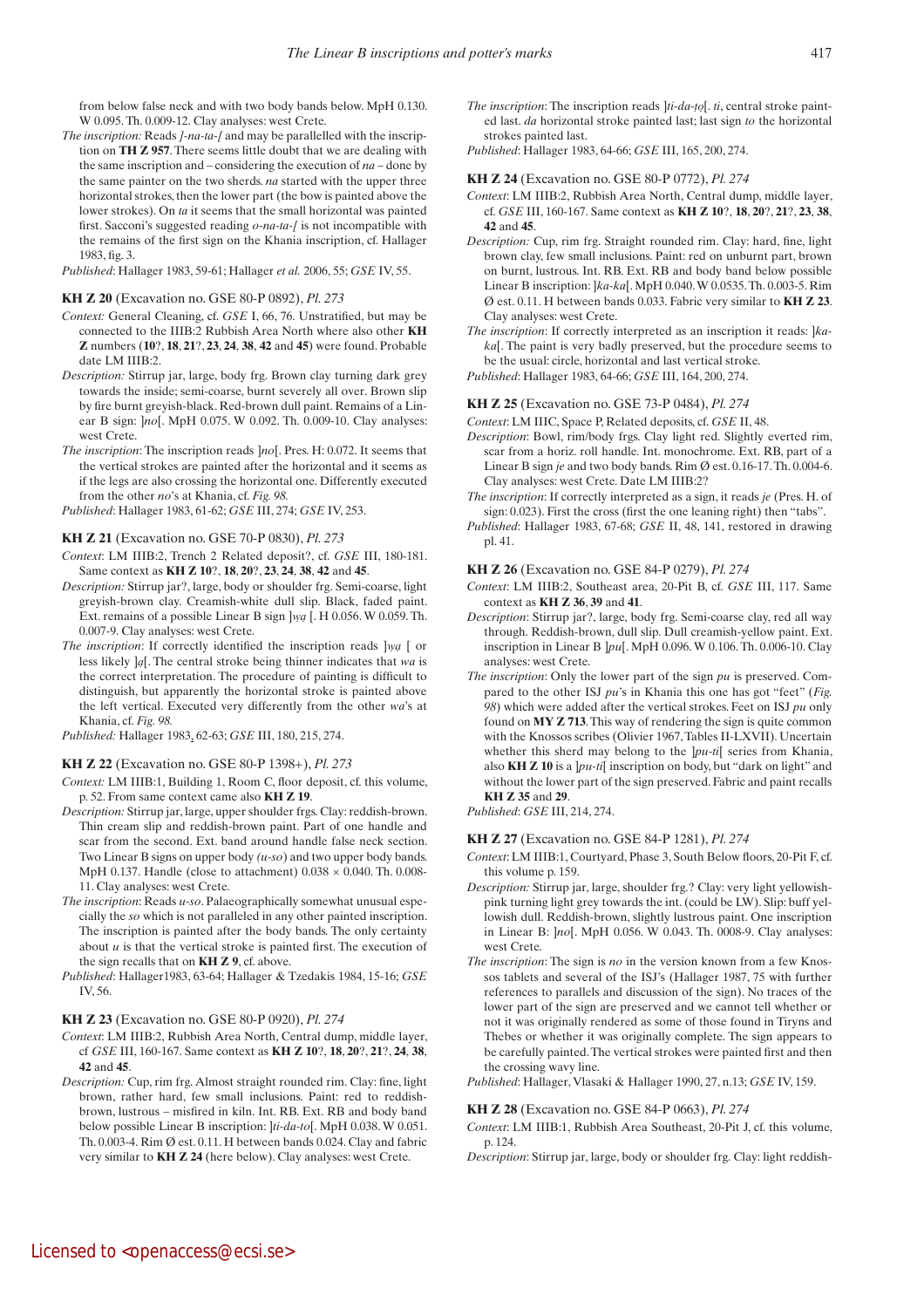brown, turning grey int. Ext. a circle with a cross int.?, possibly the Linear B sign *ka*. MpH 0.036; W 0.048; Th. 0.006. Clay analyses: probably west Crete.

*The inscription*: If an inscription, *ka* seems, the direction of the sherd taken into consideration, the only possible interpretation. Casually painted like, for example, on **KH Z 1**. It cannot be decided whether the cross or the circle was painted first since the paint has faded away exactly where they meet.

*Published*: Hallager, Vlasaki & Hallager 1990, 27, n. 13; *GSE* IV, 126.

#### **KH Z 29** (Excavation no. -), *Pl. 274*

*Context*: Kastelli Hill 1966, A<sub>II</sub>, Above floor, L. 5.

- *Description*: Stirrup jar, large, [body- or] shoulder frg. Red clay throughout, rather finely gritted, few small white inclusions. Slightly brownreddish slip, dull. Light cream-yellow paint (as **KH Z 26**). Possible part of Linear B inscription  $|r\psi|$ . MpH 0.052. W 0.048. Th. 0.006. Clay analyses: west Crete.
- *The inscription*: If a Linear B sign, *ru* is the most probable. There are very faint traces to show that the "horn" (as it is always rendered) has been painted in one stroke above the vertical stroke. The main difference from the other known painted *ru*'s, is that the vertical stroke continues above the central part of the "horn". Following the wheel marks on the reverse the sign is seen to be sloping towards the right.

## **KH Z 30** (Excavation no. -), *Pl. 274*

- *Context*: "Kastelli Hill 1965, 100-150", i.e. coming from an unstratified area in the 1965 trench on the Agia Aikaterini Square.
- *Description*: Stirrup jar, large, body frg., upper part. Outher 1/4 red clay, inner 3/4 grey; semi-coarse. Dull brown slip. Slightly lustrous black paint. Part of a body band below which remains of a possible Linear B inscription:  $|o[$  or  $]$ *d*<sub> $u$ </sub>[. MpH 0.073. W 0.085. Th. 0.008. Clay analyses: Crete.
- *The inscription*: It is the upper part of a possible sign, and both the above mentioned interpretations are possible. The "knot" is painted after the horizontal stroke and counter clockwise.

## **KH Z 31** (Excavation no. -), *Pl. 274*

- *Context*: Kastelli Hill 1964, from unstratified context at the Agia Aikaterini Square.
- *Description*: Stirrup jar, large, body frg. Outer 2/3 to 4/5 red clay, inner part dark grey, semi-coarse. Light red, dull slip. Red, faded in most places. Three parallel vertical strokes, possibly part of Linear B: ]*w�a�* [. MpH 0.75. W 0.092. Th. 0.007-10. Clay analyses: Crete.
- *The inscription*: If an inscription, *wa* seem the only interpretation, especially with comparison to **EL Z 1**, which is also "high and narrow". The empty space behind *wa* seems to indicate that the sign is terminating the possible inscription, while in front of *wa* there may have been more signs. Also the *wa* on **KH Z 43** (cf. Andreadaki-Vlasaki & Hallager 2007, 18, fig. 8) is rendered as a narrow sign with little space between the vertical strokes.

#### **KH Z 32** (Excavation no. GSE 70-P 1118), *Pl. 274*

- *Context*: LM IIIB:2, Room A, Floor deposit, upper floor, cf. *GSE* III, 65-71. Same context as **KH Z 35**.
- *Description*: Stirrup jar, large, body frg. Clay: dark grey throughout, semi-coarse with few large incl. Light brown slip and reddish-brown paint. Ext. remains of a possible Linear B sign ]*no*[. MpH 0.082. W 0.083. Th. 0.005-7. Clay analyses: west Crete.
- *The inscription*: The inscription in all probability reads ]*no*[. Usually the vertical and horizontal strokes do not meet (see, however, **KH Z 20**). In this case it is clear that the left vertical stroke is ended and separate – only is it painted a little above the horizontal stroke. In front of the right foot is a dot of paint/colour which does fit with the interpretation of the sign as *no* because the paint is rounded where the fracture is. It thus fits perfectly with the "S" in front of the sign – although going low down. Many *no*'s are known from the corpus of painted Linear B signs. The "S" in front seem to indicate that it is not the \*52 *bis* variant. Fractures too close to decide whether or not signs were in front or behind. Palaeographically too little is preserved to suggest obvious parallels.

*Published: GSE* III, 274.

**KH Z 33** (Excavation no. GSE 70-P 1113), *Pl. 275*

*Context*: LM IIIB:2, Room A, The floors (i.e. in floor), cf. *GSE* III, 77-78.

- *Description*: Stirrup jar, large, shoulder frg. Clay: semi-coarse, outer 1/3 light brown, inner 2/3 grey. Light brown dull slip. Reddish-brown dull paint. Ext. at bottom two bands and above remains of a slightly declining vertical stroke, possibly from a Linear B sign, ]*vest*[. MpH 0.071. W 0.075. Th. 0.006-8. Clay analyses: west Crete. Date: LM IIIB:1.
- *The inscription*: If an inscription, many possibilities may be imagined and none shall be suggested here. The "inscription" is mainly included because it is difficult to associate with ordinary decoration on stirrup jars. "Not-decoration type". *Published: GSE* III, 78, 216, 274.

## **KH Z 34** (Excavation no. GSE 70-P 1141), *Pl. 275*

- *Context*: Geometric, Pit in former Courtyard F, cf. *GSE* I, 225, i.e. unstratified.
- *Description*: Stirrup jar, large, shoulder frg. close to neck. Semi-coarse clay, red-brownish with thick grey core. Light brown slip. Redbrownish dull paint. Remains of a neck band and remains of a possible Linear B sign below ]*vest*[. MpH 0.0425. W 0.031. Th. 0.005-7. Clay analyses: west Crete. Date LM IIIB:1/2.
- *The inscription*: Remains of two vertical strokes leaning slightly towards the left. The most obvious interpretation of the sign would be *no*, although *a<sub>3</sub>* and *i* cannot be excluded. If *no* it does not recall the way this sign is otherwise rendered at Khania (*Fig. 98*). "Notdecoration type".

*Published: GSE* I, 225; *GSE* IV, 257.

**KH Z 35** (Excavation no. GSE 71-P 1478), *Pl. 275*

- *Context*: LM IIIB:2, Room A, Floor deposit, upper floor, cf. *GSE* III, 65-71. Same context as **KH Z 32**.
- *Description*: Stirrup jar, large, body or shoulder frg.? Clay: red, finer semi-coarse all the way through. Brownish-red dull slip. Dull creamy-white paint. Burnt? on int. Ext. part of two body bands with remains of a crossing vertical stroke which may be from a Linear B sign. MpH 0.062. W 0.054. Th. 0.006-8. Clay analyses: west Crete.
- *The inscription*: If correctly interpreted as a sign it is surely crossing the two body bands, as seen for example on **KH Z 8**. On body inscriptions it seems rather unusual for the signs to cross the lower body bands, while it does happen more frequently on shoulder inscriptions. Clay, fabric and paint so similar to **KH Z 26** that they may possibly be from the same jar. The paint of the vertical stroke has been applied after the body bands were painted. "Not-decoration type". *Published*: *GSE* III, 69, 214, 274.

#### **KH Z 36** (Excavation no. GSE 84-P 0529), *Pl. 275*

- *Context*: LM IIIB:2, Southeast Area, 20-Pit B, cf. *GSE* III, 114-122. Same context as **KH Z 26**, **39** and **41**.
- *Description*: Stirrup jar, large, body or shoulder frg. Semi-coarse clay, brown to black, hard burnt. Brown? burnt dark grey slip all over. Dull creamish-white paint. Ext. remains of two or three Linear B signs ]*-k�o�*-[. MpH 0.050. W 0.071. Th. 0.010. Analysed: west Crete.
- *The inscription:* Difficult to interpret. The first sign consists of a bent vertical stroke to the right which is on the inner part met by another small bent stroke. It is impossible to se which stroke was painted first. A *ri* where the two bent strokes meet may be a possible interpretation. The remaining strokes are probably from two signs. The first consists of two slightly bent, vertical strokes with the beginning of a possible circle at top (the circle painted after the two vertical strokes) – features which makes the interpretation of *ko* possible. Of the last sign we have a vertical stroke which is thinner than the remaining. No suggestion for this stroke shall be made here. It should be noted that the signs are standing close together compared to most ISJ's.

*Published: GSE* III, 118, 214, 274.

## **KH Z 37** (Excavation no. GSE 71-P 0888), *Pl. 275*

#### *Context*: Unstratified. Regular Surface, cf. *GSE* I, 58.

*Description*: Stirrup jar, large, shoulder frg. with beginning of neck. Semi-coarse clay, much schist, red throughout. Light brown dull slip. Dull brown-reddish paint. Remains of neck-band above possi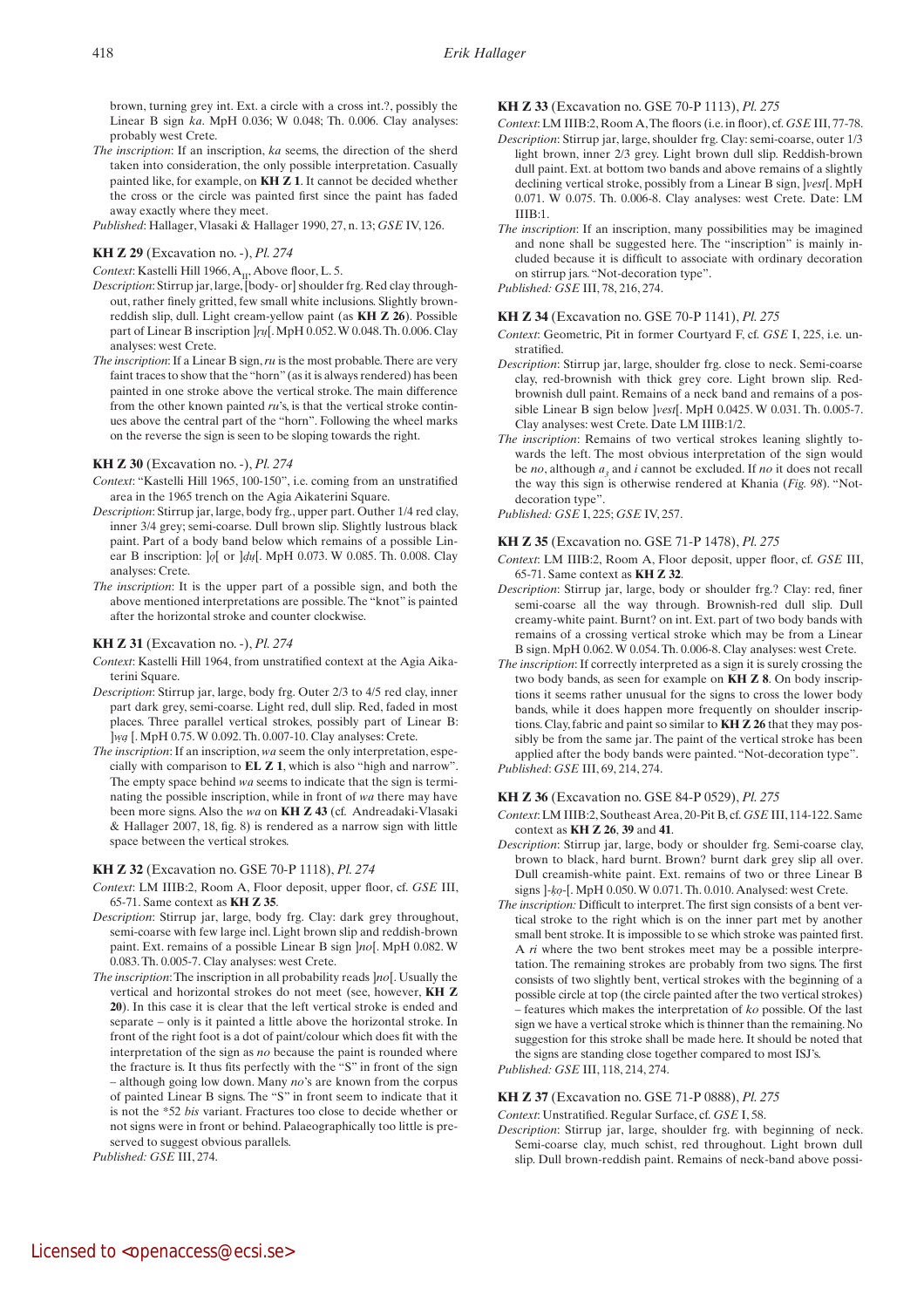ble Linear B inscription ]*ka*[. MpH 0.052. W 0.052. Th. 0.004-9. Clay analyses: west Crete. Date LM IIIB:1/2.

*The inscription*: A roughly painted *ka* is the only possible interpretation. It is painted the usual way: circle, horizontal and last vertical stroke.

*Published: GSE* I, 58; *GSE* IV, 252.

**KH Z 38** (Excavation no. GSE 80-P 0460), *Pl. 275*

- *Context*: LM IIIB:2, Rubbish Area North, Central dump, upper layer, cf. *GSE* III, 155-160. Same context as **KH Z 10**?, **18**, **20**?, **21**?, **23**, **24**, **42** and **45**.
- *Description*: Stirrup jar, large, body frg. Clay: semi-coarse, light brown to greyish-brown towards the int. Slip: light brown dull (like **KH Z 33**); paint: body band dull light brown; sign: darker reddish-brown probably same paint however. Ext. part of a body band and a possible Linear B inscription: ]*vest*[. MpH 0.080. W 0.074. Th. 0.008-9. Clay analyses: west Crete.
- *The inscription*: If an inscription, the two vertical strokes might fit with *a*, *no*, *nu*, or *\*56*. If it is not just by accident it is worthy of note that the colour of the decoration and the "sign" are different. "Notdecoration type".

*Published: GSE* III, 157, 214, 274.

## **KH Z 39** (Excavation no. GSE 84-P 0204), *Pl. 275*

- *Context*: LM IIIB:2, Southeast Area, 20-Pit B, cf. *GSE* III, 114-122. Same context as **KH Z 26**, **36**, and **41**.
- *Description*: Stirrup jar, large, shoulder frg. Clay: red semi-coarse turning grey towards inside. Paint: reddish-brown, slightly shiny. Ext. remains of band close to neck and one body band between which remains of three Linear B signs, one almost completely preserved: ] *ta-\*22-[de-so]*. MpH 0.075. W 0.077. Th. 0.008-9. Not analysed.
- *The inscription*: Is undoubtedly one of the *ta-\*22-de-so* series. The *\*22* is much like the one found at Thebes – undoubtedly same hand as remaining. In front of *\*22* are enough strokes to be rather positive about the reading *ta* and the few painted frgs. behind may well fit with the sign *de*. There seems to be yet another link to Thebes. Does not fit to **KH Z 5** (where the remaining part ]*de-so*[ is noted.

*Published: GSE* III, 114, 214, 274; Hallager *et al.* 2006, 55.

#### **KH Z 40** (Excavation no. GSE 80-P 1061), *Pl. 275*

- *Context*: LM IIIB:1, Room D, between layer with stones and floor, cf. this volume p. 62.
- *Description*: Stirrup jar, large, body frg. Clay: light greyish-green. Ext. part of of a possible Linear B-sign ]*r�a�*[ or ]*o�*[? MpH 0.043. W 0.047. Th. 0.006. Not analysed.
- *The inscription:* There is no immediate recognizable sign in connection with the preserved strokes although *ra* or *o* is a possibility. If *ra* the variation is not known from the Knossos scribes, while it is reminiscent of the one on **MY Z 202**. Neither is it found in Linear A (*GORILA* 5, p. xxxviii).
- *Published: GSE* IV, 64.

#### **KH Z 41** (Excavation no. GSE 84-P 0528 ), *Pl. 275*

- *Context*: LM IIIB:2, Southeast Area, 20-Pit B, cf. *GSE* III, 114-122. Same context as **KH Z 26**, **36**, and **39**.
- *Description*: Closed vessel (stirrup jar, large), shoulder frg. Clay: brown with grey core. Paint almost black, slightly shiny. Scar from a handle. Ext. band around handle attachment, beside two diagonal strokes, which might be part of a Linear B sign ]*vest*[. One body band pres. below handle attachment. MpH 0.081. W 0.062. Th. 0.006-11. Not analysed.
- *The inscription*: Extremely little is preserved from the possible Linear B sign. It should be noted though, that the one unbroken stroke is rather thin indicating a small sign. If so, one might perhaps suggest a two line inscription as we did for **KH Z 7**. A possible reading of the remains could be *zo*. "Not-decoration type".

*Published: GSE* III, 118, 214, 274.

**KH Z 42** (Excavation no. GSE 01-P 0387), *Pl. 275*

*Context*: LM IIIB:2, Rubbish Area North, 1/2-Pit, cf. *GSE* III, 146-155. Same context as **KH Z 10**?, **18**, **20**?, **21**?, **23**, **24**, **38**, and **45**.

*Description*: Stirrup jar, large, shoulder frg. Clay: light reddish. Creamish-light brown slip and pale reddish-brown paint. Ext. a Linear B sign ]*ka*[ and a body band. MpH 0.050. W 0.066. Th. 0.007-8. Not analysed.

*The inscription*: If an inscription, it is clearly the sign *ka* with the inside crossing strokes rendered slightly oblique. *Published: GSE* III, 153, 214, 274.

**KH Z 43** (Excavation no. GSE 05-P 1848; Mus.no. Π 10344), *Pl. 276*

*Context*: LM IIIB:1, Building 2, Room B, below latest floor in 35/Pit F, cf. Andreadaki-Vlasaki & Hallager 2007, 17-20.

- *Description*: Stirrup jar, large, completely preserved except for spout. Ovoid body, flat base, roll handles; cylindrical, short neck. Reddish-brown, gritty clay; local according to visual inspection by B.P. Hallager. Thin buff slip. Reddish-brown partly thick paint. The painted decoration is restricted to only two bands: a wavy band encircles the base of the neck, the false spout and the handles. A second band surrounds the above mentioned. Wavy band on disc and handles. Below the surrounding band is found a Linear B inscription *ze-ta-ro, wa*. H 0.383. Body Ø 0.250. Disc Ø 0.068. Handle 0.032 × 0.035. Base Ø 0.103. Not analysed.
- *The inscription*: The Inscription reads *ze-ta-ro, wa*. *ze* is found here on an inscribed stirrup jar for the first time. It is unmistakable, although rendered in a slightly unusual way. *ta* and *ro* are simple, well-attested signs. *wa* is rendered with very tight legs (like on **KH Z 31** if correctly identified) and tight, upper horizontal strokes. The first sign group probably represents a personal name in the nominative case, i.e. the producer, while the second sign is probably to be understood as an abbreviation for *wa-na-ka-te-ro*, royal, i.e. the owner. The name *zeta-ro* is not previously attested in Linear B.
- *Published:* Andreadaki-Vlasaki & Hallager 2007, 17-20.

**KH Z 44** (Excavation no. -)

*Context* Kastelli Hill.

- *Description*: Stirrup jar, large, shoulder frg. Semi-coarse to fine clay, light brown. Slip as clay. Very dark brown, dull paint. Between neck band and body band a possible Linear B inscription ]-*ka*[ . MpH 0.071. W 0.064. Th. 0.0078. Not analysed.
- *The inscription*: Only the *ka* is clear and almost completely preserved, but traces of paint indicate the presence of a sign before. The cross inside the *ka* is as oblique as on **KH Z 1**. The sign is drawn the usual way circle, vertical and lastly horizontal stroke.

**KH Z 45** (Excavation no. GSE 70-P 0620+), *Pl. 276*

- *Context:* LM IIIB:2, Rubbish Area North, 1/2-Pit, cf. *GSE* III, 146-147. Same general context as **KH Z 18**, **21**, **23**, **24**, **38**, **42** and possibly **10** and **20**.
- *Description:* Stirrup jar, large, shoulder frg. from almost completely preserved jar (see *GSE* III, pl. 124a). Clay, red turning grey towards interior. Dull creamy slip. Brownish-black paint. Above upper body band ending of two strokes that may be from a Linear B sign. MpH 0.051. W 0.064. Th. 0.006-9. Clay analyses: local.
- *The inscription*: Only the lower parts of two strokes are preserved. The left one is almost vertical, while the right one is bent and in an oblique position. If a Linear B sign, the most likely reading is  $|r_j|$  (although *no* cannot be excluded). When restored as a *ri* the sign would probably be between 0.08-9 high, which is unusual on shoulder inscriptions, but not unique. "Not-decoration type".

*Published*: *GSE* III, 149, 154, 214, 274.

## The Linear B Tablets

## **KH Sq 1** (Excavation no. GSE 89-TC 014), *Pl. 277*

- *Context*: "14.7.89, Trench 24, L.3, Pit H", an LM IIIB:1 rubbish pit, cf. Hallager & Tzedakis 1988, 26.
- *Description*: Frg. of palm-leafed Linear B tablet, broken at both ends. Light brown, very finely gritted clay, except for few larger sand grains. Surface as clay, except that it is burnt grey at places. Well-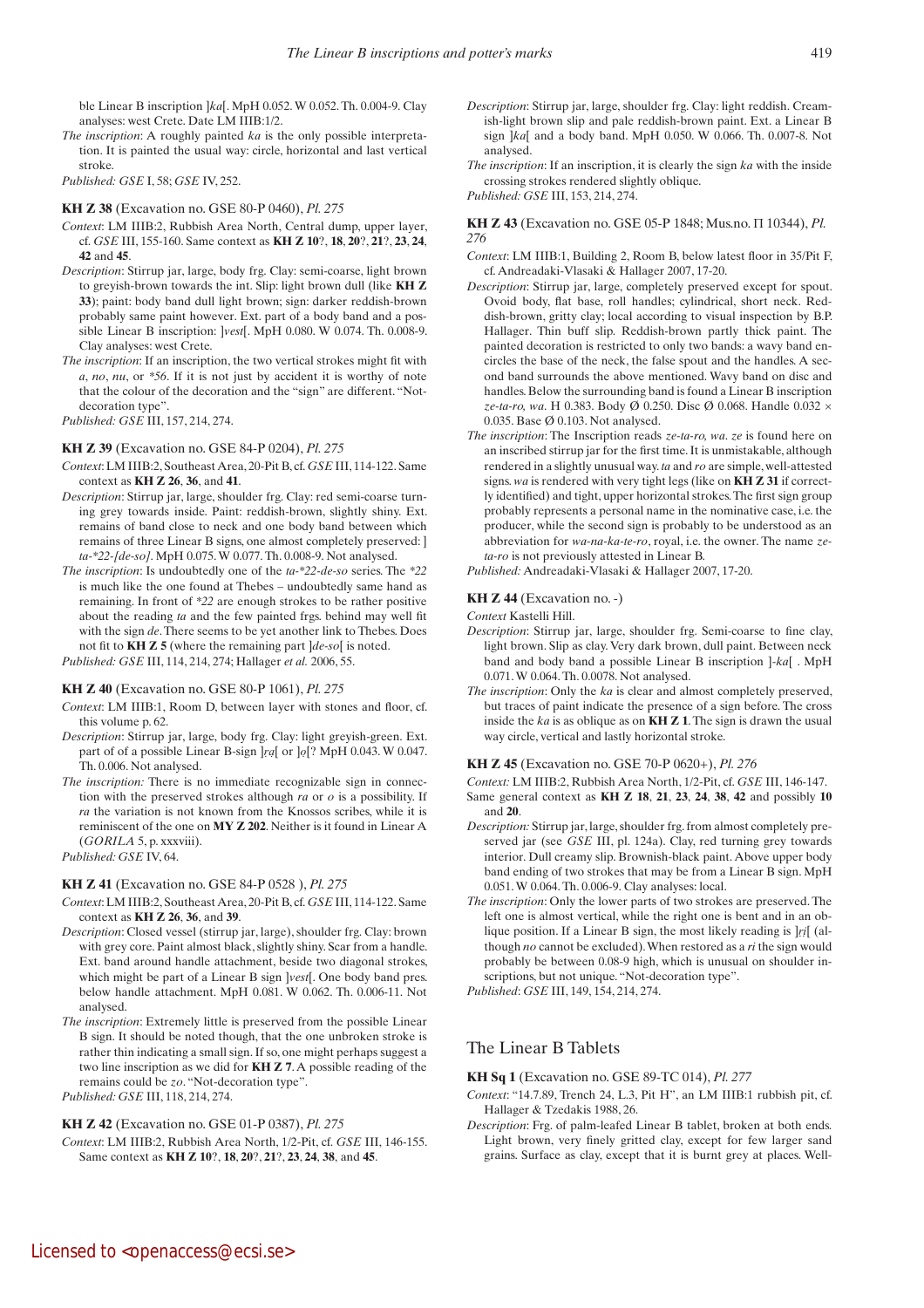polished on obverse, less so on reverse. Some imprints and scratches on the reverse which is slightly curved (i.e. getting thinner towards the right), while the obverse is straight. A few faint impressions of finger- or rather palm-prints (cf. Sjöquist & Åström 1985) on the reverse. The edges are flat, thus giving the tablet a rectangular crosssection. A string hole ( $\emptyset$  *c*. 0.002) runs through the full length of the tablet. Pres H 0.027. L 0.047. Th. 0.014-12.

*The inscription*:

**KH Sq 1** (-)

.1 ]ROTA ZE 10[

*Published*: Hallager & Tzedakis 1988, 26; Hallager, Vlasaki & Hallager 1990, 24-32.

- KH X 2 (Excavation no. GSE 89-TC 015, Mus.no.  $\Pi$  6659), *Pl. 277*
- *Context*: "12.7.89, Trench 24, L.3, Pit G", i.e. a dump of the LM IIIB:2/C period covering the LM IIIB:1 pit where **KH Sq 1** was discovered, cf. Hallager, Vlasaki & Hallager 1990, 24-26.
- *Description*: Lower right corner of Linear A of Linear B tablet. The clay is light brick-red, finely gritted except for few very small sand grains. Surface as clay, except that it is burnt grey on one edge and the reverse. The surfaces are slightly polished – more so on the obverse. The corner of the tablet is squarish in section and unevenly formed. The obverse, however, is "flat" while the reverse is more wavy. The actual corner is the thickest part on the preserved part of the tablet (0.019). Pres H 0.032. L 0.035. Th. 0.015-19.

*The inscription*: **KH X 2** (-)

*sup. mut*.

.1 ]*vest*[

.2 *vacat*

*Published*: Hallager, Vlasaki & Hallager 1990, 24-26, 32-33.

#### **KH X 3** (Excavation no. GSE 71-TC 170), *Pl. 277*

- *Context*: LM IIIB:2, Room E, accumulated deposit, cf. *GSE* III, 26-28.
- *Description*: Lower right corner of Linear B tablet(?) which is cut right end. Brick-red clay, finely gritted except for one or two small sand grains, hard-fired, traces of burning. Surface as clay. Polished on obverse and on edge. The tablet is flaked, and thus without the original reverse. Two lines preserved divided by ruler. Remains from two signs on upper line. Incision deep and stylus fine. H 0.021. W 0.026. Th. 0.006-7.

*The inscription*:

**KH X 3** (-) *sup.mut*.

.1 \**5�6�* 1

- .2 *vacat*
- *Published*: Hallager 1975, 56; *GORILA* 3, 22-23; Hallager, Vlasaki & Hallager 1990, 33-34; *GSE* III, 28, 275.

## **KH Ar 4** (Excavation no. GSE 90-TC 069A), *Pl. 277*

- *Context*: LM IIIB:1, Building 2, Room E, on floor, cf. Hallager, Vlasaki & Hallager 1992, 63-67.
- *Description*: Major right part of a Linear B tablet of the type intermediate between page-shape and palm leaf-shape. The very flat and straight edges of the tablet run practically parallel, while the preserved part of the right end seems to indicate only very slightly rounded ends, which are also very thin. The clay is brown-reddish and badly (i.e. lightly) burnt. It is relatively finely gritted with only few smaller sand grains visible. Originally the surface seems to have been well-polished, but most of that has been lost. Just behind the numbers in 1, 3 an oblique hole pierces the tablet, and on the reverse a groove may be noted. There are only very few scratches and imprints on the reverse, and a few extremely fine scratches that show how the surface, both front and reverse, was smoothed; one rough slightly bent imprint on the lower edge; square section. The tablet has been ruled twice, i.e. it has three lines which are all inscribed. Most of the incisions are fairly light and the stylus was relatively fine. Perhaps a palimpsest. H 0.041–43. W 0.145. Th. 0.015.

## *The inscription*:

**KH Ar 4** (1 [+NN])

- .1 ]po ka-\*56-s*�*o*�* e-u-k*�*o*�*-ro 1 wa-ti-jo 1 [
- .2 ]pu-na-si-jo 1 w*�*o*�*-ne-wa-ta 1 *vest*[
- .3 to-so VIR 6*� vest*? [
- .1 The complete tablet would have given room for at least one more sign in front of *po*; *u* clearly visible when the fragment was excavated; *e-u-\*83-ro* not entirely impossible; [[*jo-no-ko*]] below last 1.
- .2 *ko-ne-wa-ta* not entirely excluded; *vest* in [[]], perhaps a<sub>3</sub>.
- .3 Perhaps traces at left; perhaps 7, but the seventh apparent stroke was probably made accidentally when the hole was pierced through the tablet; *vest* probably in [[ ]].
- *Published*: Hallager & Tzedakis 1988, 40-42; Hallager, Vlasaki & Hallager 1992; Hallager & Vlasaki 1997; Olivier 1993; Palaima 1992-3.

## **KH Gq 5** (Excavation no. GSE 90-TC 069B), *Pl. 278*

- *Context*: LM IIIB:1, Building 2, Room E, on floor, cf. Hallager, Vlasaki & Hallager 1992, 63-67.
- *Description*: Almost completely preserved Linear B tablet of palm leafshape. Small part of the right end missing. Flat straight edges which run almost parallel. Obverse very flat, while reverse is a little uneven and bent, so that the tablet becomes thinner towards the end. The clay is reddish-brown throughout, and has only been relatively badly fired. Quite finely gritted with only very few, rather small sand grains visible. Most of the original polish has been preserved – best on reverse and edges. Practically no scratches and imprints on the reverse. On the obverse the tablet has at the upper right part a slight mark from the pick, while at the very right end in the bottom line there is an oblique impression which originally belonged to the tablet. The tablet has been ruled once, and thus has two lines which are both inscribed. The incisions are very light and effected with a very fine stylus. Erasure of the entire tablet seems to have been attempted. H 0.0220-195. W 0.111. Th. 0.013-4.

# *The inscription*:

**KH Gq 5** (1?)

- .1 di-wi-jo-[de,]di-we  $ME+RI$  209VAS + A 1 [
- .2 di-wo-nu-so *M�E�+R�I�*[ ] 2*�* [
- .1 *ke*, and *ke* possible in restored lacuna; no traces of divider after *jo* (where the tablet is undamaged); *ri* possible instead of *we*; 2 or even 4 possible instead of 1.
- .2 remains of a very small cross behind *so* which seems accidental; tablet mutilated in lacuna, but possible remains are not incompatible with *209VAS*.
- *Published*: Hallager & Tzedakis 1988, 40-42; Hallager, Vlasaki & Hallager 1992; Olivier 1993.

## **KH X 6** (Excavation no. GSE 90-TC 070), *Pl. 278*

- *Context*: LM IIIB:1, Building 2, Room E, on floor, cf. Hallager, Vlasaki & Hallager 1992, 63-67.
- *Description*: Almost completely preserved Linear B tablet of short palm leaf shape. Only the lower edge is rather straight, while the upper is more rounded. Both edges, however, are flat; the upper is thinner. This gives a rounded section towards the reverse. Only very little of the left end of the tablet is missing. The clay is brown to reddish throughout (precisely like the other two tablets) and not very heavily burnt. Finely gritted with very few small sand grains visible. Some of the original polish preserved – best on the reverse and uninscribed part of obverse. Practically no scratches and imprints on reverse. A few faint impressions of papillary lines on reverse. On the lower part of the obverse there are two marks from the pick. The tablet has no ruler. The incisions are light and the stylus relatively fine. Perhaps palimpsest. H 0.025-35. W 0.106. Th. 0.015-09.





.1 ] a*�*-r*�*a*�*-ẉọ / [.]-no [*vest*]

The inscription may possibly be complete at left. The *vest* at right probably consists of one or two ideograms or one ideogram and numerals. MUL and numerals possible, but difficult.

*Published*: Hallager & Tzedakis 1988, 40-42; Hallager, Vlasaki & Hallager 1992; Olivier 1993.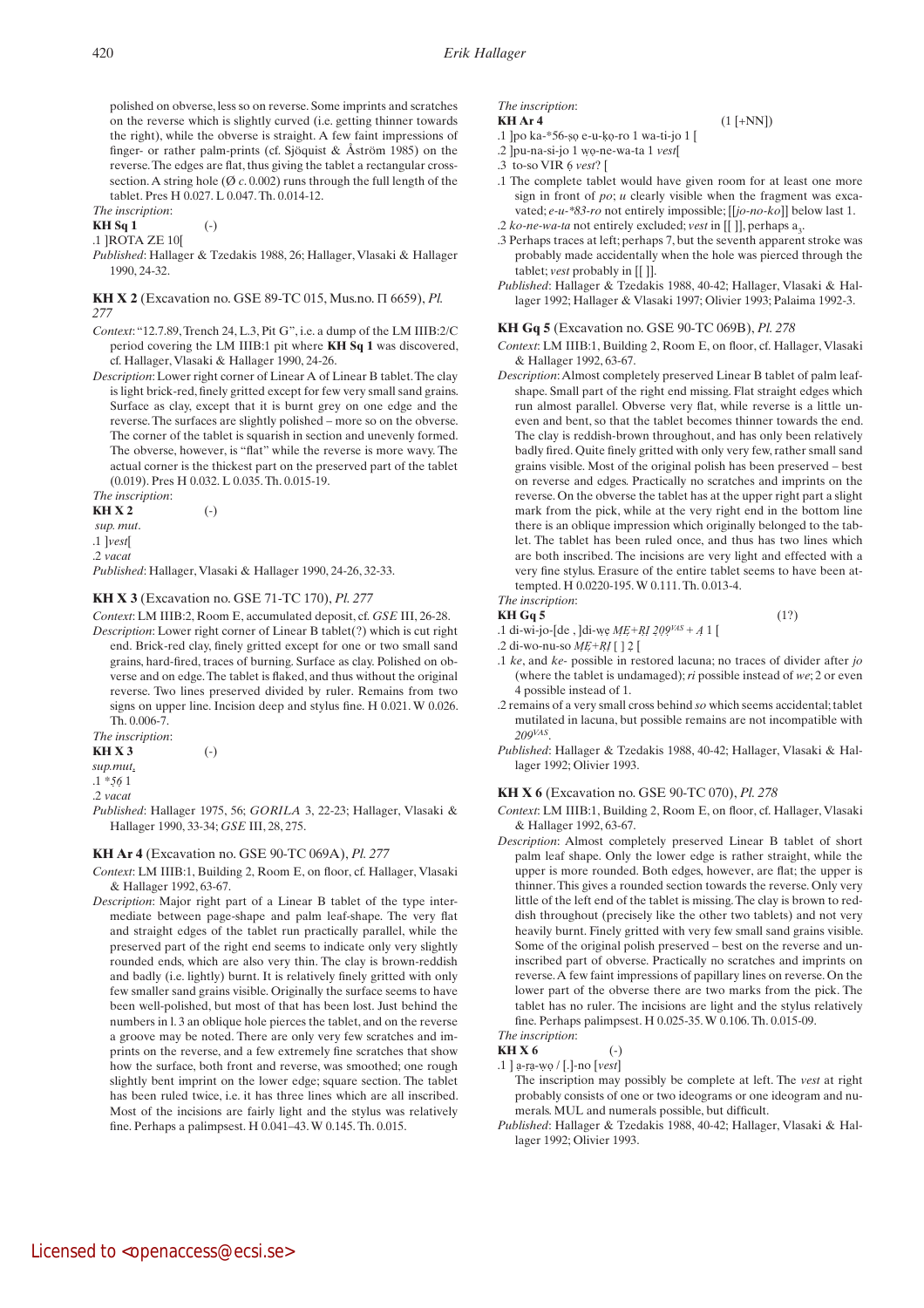## The inscribed stirrup jars

The inscribed Linear B material from Khania is rather fragmentary. There are only three complete inscriptions, *u-so* on **KH Z 22**, *ze-ta-ro, wa* on **KH Z 43**, and *ma-di-jo* on **KH Z 3**, while also the inscribed isolated *wa* on **KH Z 16** and perhaps the isolated *je* on **KH Z 25** may be counted as complete. Furthermore, there are remains from four signs on **KH Z 19** which have tentatively been restored as ]*o-na-to-ro*. 12 Six sherds carry three signs, of which most often only two or one sign are readable.<sup>13</sup> Apart from the  $u$ -so, nine sherds carry two signs which are usually both readable.14 Of the remaining, which carry only fragments of one sign, 20 are considered securely identified as Linear B signs, while six are of the "notdecoration type" (cf. above p. 414) and thus considered possible Linear B signs.15 Concerning uncertain signs it should also be recalled, that the "*ka*" seems to appear also on large stirrup jars as a decorative element.<sup>16</sup> When we therefore have remains of only one *ka* as is the case on **KH Z 6**, **28**, **37** and **42** we cannot be absolutely sure that they are part of an inscription.

Apart from three inscriptions, all are found on fragments from large closed vessels – probably all stirrups jars, one of which is medium-sized. The two inscribed cups **KH Z 23** and **24** in west Cretan clay, although not from the Kydonian Workshop, are rather unique in that they are the only cups known with Linear B inscriptions. Also the context of these two inscriptions is interesting. They did not turn up in a domestic context, but in a large rubbish area in the northern part of the site. This area, Rubbish Area North, in the LM IIIB:2 and LM IIIC periods has been interpreted as a waste deposit from a shrine.17 One can easily imagine that unique inscribed cups – whatever the meaning of their inscription – might have been valuable offerings in a shrine.

Linear B inscriptions on bowls are – in contrast to those found on cups – known from elsewhere in Crete as well as from the mainland.18 In the case of the bowls from Knossos and Mycenae we find a three-sign inscription on the upper part close to the rim. In both cases we are probably dealing with personal names as is certainly the case with *pi-ra-ki* on the bowl from Mycenae.19 The sign on **TI Z 52** is found on the bottom of the bowl and may as well be "only" a potter's mark while the *a* found close to the rim on **TI Z 28** appears to be an isolated sign as does the *je* found on **KH Z 25**. We do not know the meaning of those isolated signs, but with reference to the other instances it would be tempting to suggest an abbreviation somehow referring to the owner of the bowl.

Concerning the inscriptions on the stirrup jars there is little doubt that by far, the majority represents personal names (see Index p. 427-428). ISJ's exist basically in two types either single or three sign groups denoting personal name in nominative (manager), place name, and personal name in the genitive case (collector).20 The only two complete inscriptions *u-so* on **KH Z 22** and *ze-ta-ro* on **KH Z 43** are new names in the Linear B vocabulary, while several others are known as personal names elsewhere. The restored *ta-[\*22]-de-so* on **KH Z 5** and **39** is known as a personal name on three tablets at Knossos<sup>21</sup> where the name appears as a manager of sheep at *e-ko-so* and *ru-ki-to*. The name appears in the same administrative context both on the stirrup jars and the tablets, but whether we are dealing with one or more persons is impossible to say. *ma-di-jo* on **KH Z 3** may derive from *ma-di*, known as a personal name on two Knossos tablets.<sup>22</sup> The inscription could also read *ma-di-qo*. 23 If this is the correct reading, the personal name is known from three Knossos tablets.24 For what it is worth it should be noted in connection with this, that one of the other personal names found on **KN B 806** is *pu-na-si-jo*, who is also found on the Khania tablet **KH Ar 4**.2. If the inscription on **KH Z 17** (and for that matter on **KH Z 24**25) is restored to *ka-ka-po* the name is known from a Pylos tablet.26 The most frequent inscription on the Khania ISJ's is ]*pu-ti*[. If the complete word was *na-pu-ti-jo* it is known both as a personal name at Knossos and at Pylos.27 Of the only other longer inscriptions *o]-na-ta-[ro* there seem to be no parallels found in the Linear B vocabulary. Concerning *ka-ru –[* (alternatively *ka-sa-[*) on **KH Z 1** none of the existing personal names seem to fit when the possible reconstruction of the third sign is taken into consideration. The same applies to **KH Z 2**. Although many names end with *i-jo*, the possible interpretation of the first sign makes it difficult to apply a possible name to it. Although fragmentary, it is certain that among the personal names appearing in the Khania inscriptions there are well-known names as well as newcomers to the vocabulary.

With one exception on **TI Z 27**, toponyms only occur in three-word-inscriptions, and due to the fragmentary state of the material we simply do not know if some of the sherds came from three-word-inscriptions. These are usually found as body inscriptions. Of these we can count 12, possibly 14, but they almost exclusively consist of one sign only, which makes anything possible. However, there is one very good candidate for one sign in a place name on **KH Z 7**. It is on a shoulder fragment where we find a relatively small *to* as the last sign in an inscription. This sign is small enough to permit a two-line-shoulder inscription of which we have only one good parallel, **EL Z 1** where in the upper line we find the toponym  $da$ -\*22-to and the second line  $da$ - $pu$ - $ra$ -zo, wa, i.e. personal name followed by the abbreviation for *wa-na-ka-*

<sup>14</sup> **KH Z 4**, **5**, **8**, **10**, **17**, **18**, **24**, **39**, and **44**.

<sup>12</sup> Hallager 1983, 59-61.

<sup>13</sup> **KH Z 1**-**3**, **9**, **23**, **36**.

<sup>15</sup> These are **KH Z 33**-**35**, **38**, **41** and **45**.

<sup>16</sup> Raison 1968, 223-224. Raison has included some isolated *ka*'s in his corpus (**TH Z 860** and **TI Z 10**) which are not included in Sacconi 1974, and also Tzedakis is quoted (n. 10) concerning an isolated *ka* on a complete stirrup jar "'*ka*' est nettement ici un décor".

<sup>17</sup> *GSE* III, 192-193; Hallager 2001a.

<sup>18</sup> From Crete **KN Z 171**; from Tiryns **TI Z 28** and **52**; from Mycenae **MY Z 712**, all cf. Sacconi 1974.

<sup>19</sup> Cf. Index in Ventris & Chadwick 1973.

<sup>&</sup>lt;sup>20</sup> "Manager" and "collector" are the terms used by van Alfen 1996-7, and they are followed here.<br> $21$  KN De 1409, Df 1285 and V 655.

<sup>21</sup> **KN De <sup>1409</sup>**, **Df <sup>1285</sup>** and **<sup>V</sup> <sup>655</sup>**. 22 **KN As <sup>603</sup>** and **Db <sup>1168</sup>**.

<sup>23</sup> Sacconi 1974, 180, "… ]ma-di-qo[ non è esclusa.".

<sup>24</sup> **KN B 806**, **Dl 930** and **Dv 1460**.

<sup>25</sup> If complete, there exists only one *ka-ka*, on **KN R 1815** where the word is part of the description of spears.

<sup>26</sup> **PY Jn 320**.3.

<sup>27</sup> **KN Db 1232** and **PY Jn 845**.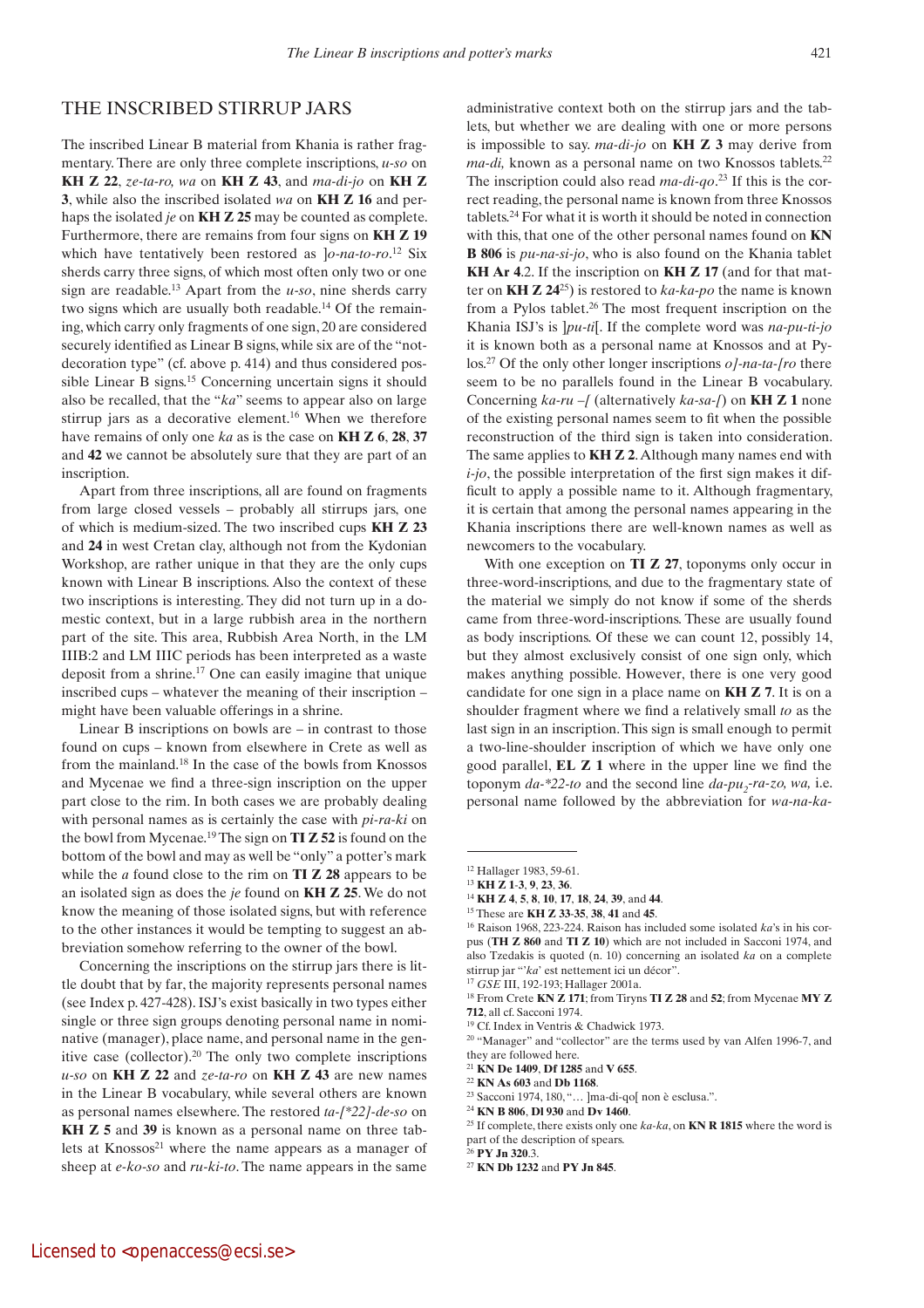

Fig. 98. Individual Linear B signs found on **KH Z 1**-**45**.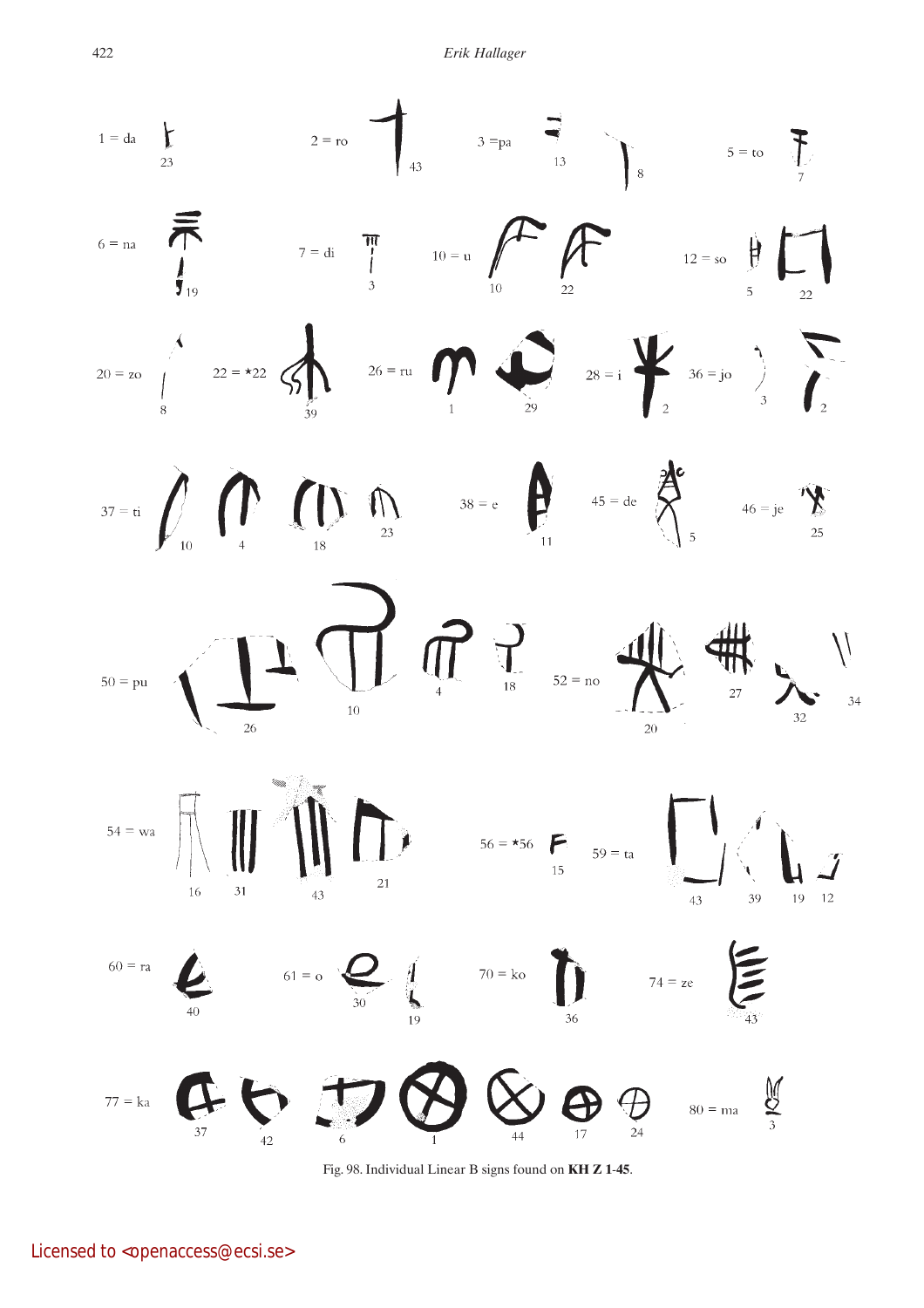*te-ro*, royal. One sign is not sufficient, especially when it concerns a simple sign like *to*, but even though the Eleusis jar is of central northwest Cretan origin28 one is tempted to point out the possibility that **KH Z 7** might have been a duplicate of **EL Z 1**.

If the suggested identification should prove correct, we have a third example where stirrup jars produced in west Crete have been found both in Khania and on the mainland. The first to be identified was **KH Z 5** (later followed by **KH Z 39**) with the inscription *da-\*22-de so*, which has also been found – inscribed by the same painter/scribe – on five Theban stirrup jars.29 The second instance is the ]-*na-ta*-[ inscription which is also identified by the same painter/scribe at Thebes on **TH Z 975**. 30 To these instances might possibly be added **KH Z 27**. The sign *no* is unusual and in the present version it is known from a few Knossos tablets and several of the ISJ's.31 The inscriptions on the mainland belong to a series *no-di-zo* at Tiryns32 and *di-no-zo* at Thebes.33 The *no* on **KH Z 27** recalls in some detail several of the ones on the Tiryns inscriptions. When the upper part of the *no* on the Tiryns inscriptions is preserved they are all fairly equal in size: *c*. 0.04 – exactly like the Khania *no*. Since the *no-di-zo* series from Tiryns is of west Cretan clay it is therefore tempting to se **KH Z 27** as part of the same series.

In the above, we have presented some examples where we have identical inscriptions in Khania and on the mainland executed by the same painter/scribe. There are a few more examples where we may, with some confidence, argue that we are dealing with the same painter/scribe (*Fig. 98*). In the ]*pu-ti*[ series the rendering of the signs on **KH Z 4** and **KH Z 18** are so similar – even in size – that it would be fair to suggest that they were done by the same person. Also it would seem fair to argue the same case for the *u* found on **KH Z 9** and **KH Z 22**. Two traits are characteristic of this "hand". One is the bending of the main stroke ending with a small dot pointing upwards and the second trait is that the secondary, lower stroke starts almost at the bottom of the sign, and on **KH Z 9** it is actually not touching the main stroke, but running parallel to it. A search for parallels in the remaining corpus of ISJ's came up negative. The closest similarity was found in the *u-pa* $ta-ro$  series from Tiryns,<sup>34</sup> but the characteristics of our  $u$  were not sufficiently pronounced to argue the case.

Of the remaining signs only a few shall be commented upon (*Fig. 98*). *wa* on **KH Z 16** is the only incised sign and there is no peculiarity in the way it is rendered, although it is noted that no stroke is standing alone, as is often the case on the Linear B tablets (see e.g. **KH Ar 4**.1 and .2). The *pu* on **KH Z 26** is from an unusually large sign. It is the only one of the four *pu*'s where the lower part is preserved and we see that it has small horizontal strokes at the end of the vertical ones. On the ISJ's this is only paralleled on **MY Z 713** which, however, could not possibly have been done by the same scribe. This way of rendering *pu* is, however, wellknown within the Cretan scribal tradition where the sign is very often found with "feet", while this is less common on the mainland. If correctly interpreted the *ru* on **KH Z 1** and **29** do not find good parallels in the present corpus of Linear B.

With the natural exception of the *ma-di jo* on **KH Z 3** and the *to* on **KH Z 7** all signs are fairly large regardless of their position on the jar.35 On shoulder fragments the signs are estimated to be on average a little more than 0.06 high, while they are usually somewhat larger on the body fragments. This also fits well with the size of signs on stirrup jars exported to the mainland.<sup>36</sup>

The ISJ's exist both as light on dark and as dark on light. In the Khania material the dark on light far outnumber the light on dark with 37 to 4. All Linear B inscriptions except **KH Z 39**-**44** have been analysed – more than once. In Table 1 in the second column, the results of the old analyses by Jones can be seen dividing the Khania jars into A and B while, in the third column, the latest provenance analyses by Jones and Day are presented. $37$  Concerning the analysed sherds from Khania, the subdivisions between A and B have been abandoned and they are now plainly "west Crete". The four which were, in the early analyses, considered possible Knossian (**KH Z 1**, **2**, **30** and **31**) are now labelled "Crete" as is **KH Z 13** which was previously considered of uncertain provenance while **KH Z 28** which was "not local but like **KH Z 13**" is now "probably west Crete". It is not surprising that the majority by far are locally produced – perhaps more surprising is that ISJ's were also imported to this important production centre of transport stirrup jars. All the imported pieces with the exception of **KH Z 28**, are from the early excavations at Khania and without detailed context, but there is no reason why they should not – like most of those found in the Greek-Swedish Excavations<sup>38</sup> – be of settlement context. Apparently many of the ISJ's found in Khania were not intended for export, but for domestic use, as certainly seems to be the case with **KH Z 22** and **KH Z 19**, found with other storage vessels in Room C in Building 1 of the LM IIIB:1 period. It is probably in this context that the imported stirrup jars shall be understood.39 As the local inhabitants consumed the content (probably oil) of locally produced ISJ's they did the same for imported ones, whether acquired by trade or given as gifts. We do not know the exact location of where the jars were produced or where they were filled with the oil, but it would be reasonable to suppose that this would be the place from

<sup>28</sup> Haskell 2005, 212, Table 2.

<sup>29</sup> **TH Z 869**-**872** and **876**. For a full discussion and identification, see Hallager 1975, 67-68; *GSE* III, 274.

For details, see Hallager 1983, 59-61.

<sup>&</sup>lt;sup>31</sup> Hallager 1987, 75 with further references to parallels and discussion of the sign.

<sup>32</sup> **TI Z 11**-**19** + <**20**-**23**>.

<sup>33</sup> **TH Z 857**-**858**.

<sup>34</sup> **TI Z 1**-**5**.

<sup>&</sup>lt;sup>35</sup> Of the inscriptions 22 are found on shoulder fragments, 12 on body fragments; 4 are indeterminable and 3 are found on the disc.

 $5$  On this, see also van Alfen 1996-7, 255 and Haskell 2005, 208.

<sup>37</sup> As they will appear in Haskell, Jones, Day & Killen forthcoming. I am grateful to Halford Haskell for providing me with this information. Concerning those labeled "Crete" Dr Haskell informs me that some may be "associated with north central Crete, but in strictly chemical terms it is difficult to be more precise than "Crete".

<sup>&</sup>lt;sup>38</sup> In addition to the two inscribed cups found in the Rubbish Area North, i.e. the possible waste deposit from a shrine, several of the other inscriptions can be assigned to the same area: **KH Z 10**?, **18**, **20**?, **21**?, **38**, **42** and **45**.

<sup>&</sup>lt;sup>39</sup> It falls outside the scope of this paper, but a detailed analysis of precise context for all ISJ's (official storage versus domestic contexts, etc.) might produce valuable information on the use and handling of ISJ's.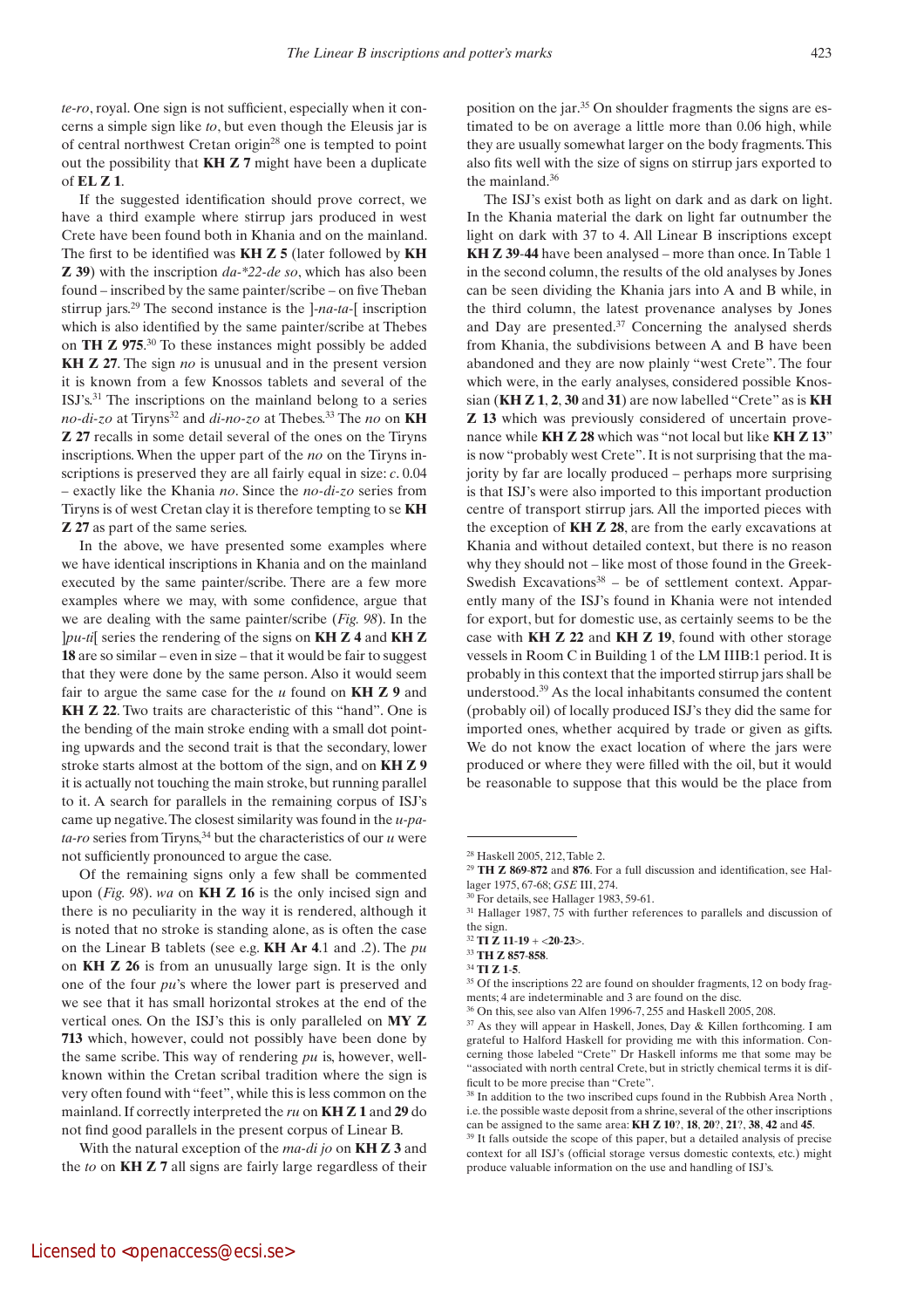Table 1. Clay analyses.

| Jar              | Old analyses                                 | New analyses |
|------------------|----------------------------------------------|--------------|
| KH Z 1           | Knossian?                                    | Crete        |
| KHZ2             | Knossian?                                    | Crete        |
| KHZ3             | Khania A                                     | west Crete   |
| KHZ4             | Khania B                                     | west Crete   |
| KHZ <sub>5</sub> | Khania A                                     | west Crete   |
| KHZ6             | Khania A                                     | west Crete   |
| KHZ7             | Khania B                                     | west Crete   |
| <b>KH Z 8</b>    | Khania A                                     | west Crete   |
| KH Z 9           | Khania A                                     | west Crete   |
| <b>KH Z 10</b>   | Khania B                                     | west Crete   |
| <b>KH Z 11</b>   | Khania B                                     | west Crete   |
| <b>KH Z 12</b>   | Khania A                                     | west Crete   |
| <b>KH Z 13</b>   | Uncertain provenance                         | Crete        |
| <b>KH Z 14</b>   | Khania B                                     | west Crete   |
| <b>KH Z 15</b>   | Khania B                                     | west Crete   |
| <b>KH Z 16</b>   | Khania B                                     | west Crete   |
| <b>KH Z 17</b>   | Khania B                                     | west Crete   |
| <b>KH Z 18</b>   | Khania B                                     | west Crete   |
| <b>KH Z 19</b>   | Khania B                                     | west Crete   |
| <b>KH Z 20</b>   | Khania B                                     | west Crete   |
| <b>KH Z 21</b>   | Khania B                                     | west Crete   |
| <b>KH Z 22</b>   | Khania A                                     | west Crete   |
| <b>KH Z 23</b>   | Khania A                                     | west Crete   |
| <b>KH Z 24</b>   | Khania A                                     | west Crete   |
| <b>KH Z 25</b>   | Khania B                                     | west Crete   |
| <b>KH Z 26</b>   | Khania A                                     | west Crete   |
| <b>KH Z 27</b>   | Khania A                                     | west Crete   |
| <b>KH Z 28</b>   | Not local – like KH Z 13 probably west Crete |              |
| <b>KH Z 29</b>   | Khania A                                     | west Crete   |
| <b>KH Z 30</b>   | Not local – like <b>KH Z 2</b>               | Crete        |
| <b>KH Z 31</b>   | Not local – like $KHZ2$                      | Crete        |
| <b>KH Z 32</b>   | Khania B                                     | west Crete   |
| <b>KH Z 33</b>   | Khania B                                     | west Crete   |
| <b>KH Z 34</b>   | Khania B                                     | west Crete   |
| <b>KH Z35</b>    | Khania A                                     | west Crete   |
| <b>KH Z 36</b>   | Khania A                                     | west Crete   |
| <b>KH Z 37</b>   | Khania B                                     | west Crete   |
| <b>KH Z 38</b>   | Khania B                                     | west Crete   |
|                  | KH Z 39-44 Not analysed                      |              |
| <b>KH Z 45</b>   |                                              | west Crete   |

period is interesting – not least because the early analyses considered the sherd to be of possible Knossian origin.

The presence of *wa* on the Khania inscriptions **KH Z 16** and **43** where we can be certain that they represent the abbreviation for *wa-na-ka-te-ro* (spelled out in full on the west Cretan jars **TH Z 839** and **TI Z 29**) is perhaps the most important isolated element of the inscriptions seen in a historical perspective. This has been discussed at length elsewhere,  $40$ but thanks to these inscriptions there is now a general consensus that a *wanax* existed in Crete in the LM IIIB period. The different opinions concern whether we are dealing with one or more *wanakes* and, if one, whether his palace is to be found in west or central Crete. That he is definitely connected to west Crete through the ISJ's does not mean that his residence could not have been elsewhere. The context of the two *wa*-inscriptions is also interesting. **KH Z 43** was carefully deposited in a pit below the latest floor of Building 2, Room B (the building where three Linear B tablets were also found), while **KH Z 16** was found in destruction debris immediately south of Building 2, Room/Space J (see *Fig. 1*). We consider it most likely that the mentioned debris, which is more than eight metres away from Building 1, must have derived from Building 2.41 If so, it is the second reference to a *wanax* deriving from this building, which we now also call "the Linear B House".42

Throughout, we have been talking about the LM IIIB period, because that is the only period to which the inscriptions can be dated. LM IIIB:1 is the date of the Linear B tablets found (cf. below) and LM IIIB:1 is the date of the ISJ's that are complete or with a complete inscription (**KH Z 16**, **22** and **43**). The LM IIIB:1 date for the use of Linear B in Khania is therefore beyond question. Before our final detailed studies of the stratigraphy, two sherds were placed in LM IIIA:2 contexts,43 but these contexts proved later to be LM IIIB:1. We cannot exclude that a few ISJ's might originally have been of LM IIIA:2 date, but until now we had no way to prove the existence of Linear B in Khania at that early date. Concerning the LM IIIB:2 period, we have no complete inscriptions or jars, but we argued earlier that the script – at least on the stirrup jars – continued in that period.<sup>44</sup> The main argument is that most were found in large rubbish pits with very homogeneous LM IIIB:2 material, and in the Greek-Swedish Excavations' material there are presently more ISJ's in the LM IIIB:2 deposits than we find in the LM IIIB:1 deposits.

With the three word inscriptions there is little doubt that the ISJ's reflect the administrative system found among others in the Da/Dg tablets at Knossos. It is therefore very likely, as strongly argued by van Alfen, $45$  that the inscriptions on the stirrup jars must be understood – not as labels or

which the jars were recorded and shipped off to the mainland and other places (cf. below). Concerning the imported pieces in Khania there is nothing out of the ordinary about the inscriptions, with the possible exception of **KH Z 31**. Here we are most likely dealing with a *wa* and it is certain that no signs follow. It may very well be part of an inscription as found on **KH Z 43** or **EL Z 1** where an isolated *wa[-na-ka-te-ro]* follows a personal name. This is of course highly speculative, but if true the mention of a *wanax* outside Khania in the LM IIIB

<sup>40</sup> Hallager 1987, 182-3; van Alfen 1996-7, 270-271; Haskell 2005, 216; Andreadaki-Vlasaki & Hallager 2007, 18-20.

<sup>41</sup> This volume p. 174.

<sup>42</sup> Andreadaki-Vlasaki & Hallager 2007, 17.

<sup>43</sup> For one of these **KH Z 27**, see Hallager, Vlasaki & Hallager 1992, 83; *GSE* III, 274, n. 10.

<sup>44</sup> *GSE* III, 274-275.

<sup>45</sup> van Alfen 1996-7.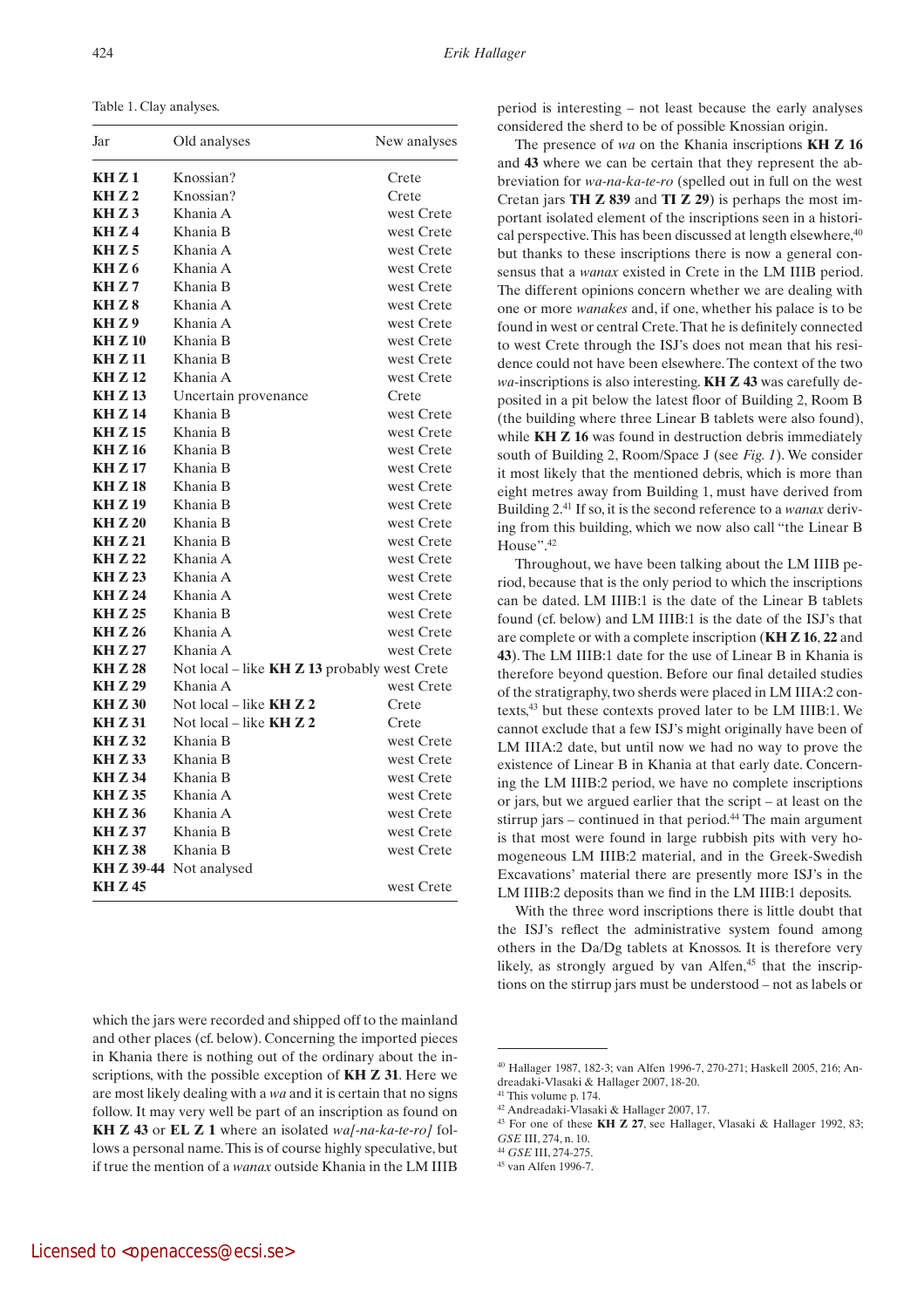trademarks intended for the consumers $46$  – but as information for the administrative system that controlled the production of the jars and the oil. In most cases only one name was necessary. The scenario is that a batch of stirrup jars with oil at a certain location is ready for export. Of the batch of stirrup jars only one needs an inscription; then the administrator/scribe only needed to count the number of jars. The place was not needed, because he is present, and likewise he would know who the "collector" of the area was, and thus all the necessary information was available. This explains why the majority of the ISJ's carry only one name and it also suggests that the name on the jar is that of the "manager", since there could be many "managers" within a certain production area. The idea with batches also explains more than satisfactorily why uninscribed stirrup jars outnumber the inscribed ones by far. If van Alfen is correct, and I believe that he is, it would settle one debated question. Whoever painted the inscriptions, they were intended to be read and are thus in themselves clear evidence of literacy in the LM IIIB period – if such evidence should be needed after the finds of Linear B tablets in Khania. The second thing which van Alfen's theory implies is that the evidence of the oil and stirrup jar production should be monitored on Linear B tablets. Actually there are hints on **PY 1184** that such a thing happened. Thinking of many batches at several different localities, "collection points", would imply large amounts of stirrup jars to be recorded, and one cannot help wondering whether the fragmentary **KN K 700** which mentions at least 1,800 stirrup

jars (+KA) is part of this system.

# The Linear B tablets

Of the six presented tablets, four or more likely five, are certainly Linear B, while **KH X 2** with only part of a single stroke preserved must remain uncertain. All the tablets have been fully published previously<sup>47</sup> and there is no reason here to repeat what has already been printed. A summing up of the main points will do.

First and foremost Khania has now joined the club of palatial sites with Linear B tablets:48 Knossos, Pylos, Thebes, Mycenae, Tiryns<sup>49</sup> and lately also Sparta.<sup>50</sup> Although they are few tablets, the content is spread over a variety of topics: recording of personnel, religious offerings, and registration of chariot wheels. This clearly indicates that what has been unearthed until now has only been the tip of the iceberg. There can be little doubt that many more administrative documents existed in Khania, which clearly emphasize the importance of the site in the LM IIIB:1 period (cf. below).

A second point concerning the tablets which is of utmost importance for the Mycenological studies, is that **KH Gq 5** seems to have settled once and for all that Dionysus was a god in the Greek pantheon already in the Bronze Age, and was a recipient of jars of honey together with Zeus.

Another important thing is the chronology. All the inscriptions were found in LM IIIB contexts: **KH X 2**-**3** in LM IIIB:2 contexts while the remaining were LM IIIB:1. **KH Sq 1** and **KH X 2**-**3** were found in different rubbish pits and an

accumulated deposit and therefore the context need not reflect the actual date of the tablets. They might be of earlier date – as is, for example, the case with the LM IB fragments of Linear A tablets **KH 1**-**2**, **4**, found in a large rubbish pit of the LM IIIA:1 period. With the discovery of **KH Ar 4**, **Gq 5** and **X 6**, however, there could be no more doubt that Linear B tablets were produced in Khania by the end of the LM IIIB:1 period, since they were found *in situ* upon the floor in Building 2, Room E where the accompanying complete vases positively dated the latest use of the room.51 An LM IIIB:1 date for the use of Linear B at Khania also fits well with the similar use on the inscribed stirrup jars, found not only in Khania (cf. above), but also elsewhere in Crete<sup>52</sup> and on the mainland to where inscribed stirrup jars of West Cretan origin were exported.53 Chronologically the use of Linear B at Khania falls within the range observed elsewhere with – according to some colleagues – the possible exception of Knossos.

In connection with this it may be worthwhile to recall that, according to the mycenologists, two scribal traditions existed within the use of Linear B: the "mainland tradition" and the "Cretan tradition".54 The detailed investigations of the Khania tablets have very clearly shown that they  $-$  in spite of their date – belong to the "Cretan tradition", which some scholars have argued is older than the "mainland tradition".55

One last point should be mentioned here. Shortly after the official publication of the tablets, Jean-Pierre Olivier published his thorough study of the tablets.<sup>56</sup> In this study he very convincingly argued that four signs on **KH Ar 4** at the beginning of line 2, *pu, na, si,* and *jo* were done by a different hand than the remaining signs. With these four signs safely removed it was clear that the scribe of **KH Ar 4** was identical with Scribe 115 at Knossos. Olivier further argued that **KN Gq 5** was also written by the same hand. Many scholars reacted strongly against Olivier, although without studying the material at hand. Finally, Tom Palaima was persuaded to come to Crete and study Scribe 115 and the Khania tablets. The result of his detailed investigations $57$  was that there were too many differences between Scribe 115 and the Khania scribe to accept the identity between the two. As a result of

<sup>46</sup> E.g. Chadwick 1976, 18; Catling, Cherry, Jones & Killen 1980, 91.

<sup>47</sup> **KH Sq 1**: Hallager, Vlasaki & Hallager 1990, 24-32; **KH X 2**: Hallager, Vlasaki & Hallager 1990, 24-26, 32-33; **KH X 3**: Hallager 1975, 56; *GORILA* 3, 22-23; Hallager, Vlasaki & Hallager 1990, 33-34; *GSE* III, 28, 275; **KH Ar 4**, **Gq 5** and **X 6**: Hallager, Vlasaki & Hallager 1992, 61-87.

<sup>48</sup> As prophesized by Catling in 1980, 94: "No archive of Linear B tablets has yet been found in the Chania excavations, but one does not require unusual prophetic gifts to predict that sooner or later such an archive must be forthcoming."

 $49$  Perhaps not a proper palace in the administrative sense, cf. Hallager 2004. 50 Three Linear B tablets from the site of Ag. Vasilios south of Sparta were in April 2009 presented at the Archaeological Etereia by Dr A. Vasilogambrou and Dr V. Aravantinos.

<sup>51</sup> Hallager, Vlasaki & Hallager 1992, 63-70

<sup>52</sup> At Malia, Armenoi, Mameloukou, and Knossos.

<sup>53</sup> Thebes, Eleusis, Orchomenos, Mycenae, Tiryns, Midea.

<sup>54</sup> E.g. Bennett 1966; Palaima 1992-3.

<sup>55</sup> Hallager 1995.

<sup>56</sup> Olivier 1993.

<sup>57</sup> Palaima 1992-3.